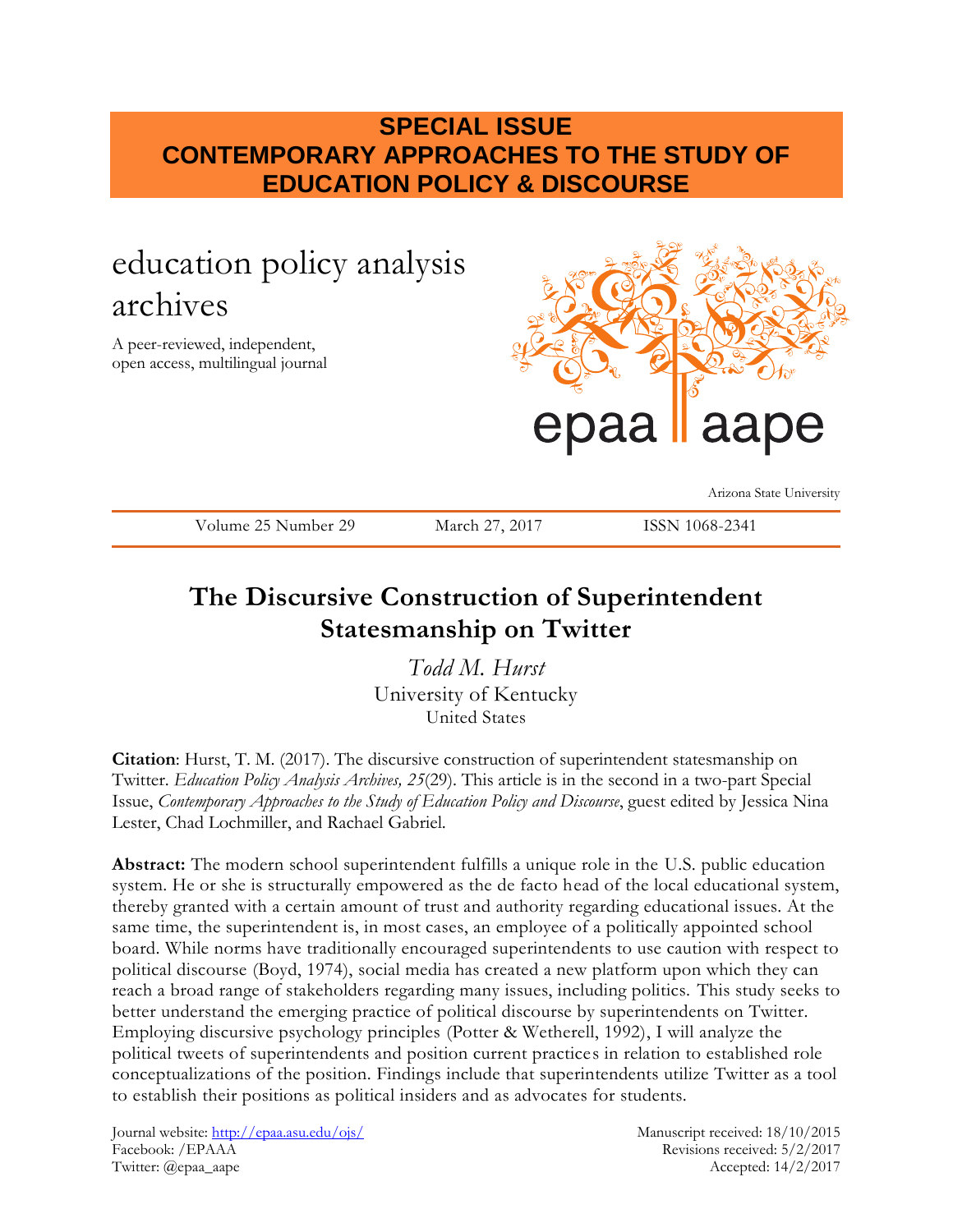**Keywords**: superintendency; politics; Twitter; social media; discursive psychology

#### **La construcción discursiva de la política del superintendente en Twitter**

**Resumen:** El director de la escuela moderna desempeña un papel único en el sistema de educación pública de Estados Unidos. Él o ella está facultado estructuralmente como jefe de hecho, el sistema de educación local, así concedida con una cierta cantidad de confianza y autoridad en temas educativos. Al mismo tiempo, el superintendente suele ser un empleado de una junta escolar de designación política. Aunque las normas que tradicionalmente han animado a los superintendentes tener precaución con respecto a la expresión política (Boyd, 1974), las redes sociales han creado una nueva plataforma en la que pueden lograr una amplia gama de partes interesadas sobre muchos temas, incluyendo la política. Este estudio busca entender mejor la práctica que emerge del discurso político de los supervisores en Twitter. El empleo de principios de la psicología discursiva (Potter y Wetherell, 1992) analizan los tweets políticos de superintendentes y posicionarei prácticas actuales con respecto a la conceptualización de los roles establecidos de la posición. Los resultados incluyen los superintendentes utilizan Twitter como una herramienta para establecer sus posiciones como actores políticos y promotores de los estudiantes.

**Palabras-clave:** Superintendencia; política; Twitter; las redes sociales; psicología discursiva

#### **A construção discursiva do superintendente política no Twitter**

**Resumo:** O superintendente escolar moderno cumpre um papel único no sistema de educação pública dos EUA. Ele ou ela é estruturalmente habilitada como chefe de fato do sistema educacional local, concedido assim com uma certa quantidade de confiança e autoridade em relação a questões educacionais. Ao mesmo tempo, o superintendente é geralmente um empregado de um conselho escolar politicamente nomeado. Embora as normas tenham tradicionalmente encorajado os superintendentes a usarem de cautela em relação ao discurso político (Boyd, 1974), as mídias sociais criaram uma nova plataforma sobre a qual eles podem alcançar uma ampla gama de interessados em muitos assuntos, incluindo a política. Este estudo busca compreender melhor a prática emergente do discurso político dos superintendentes no Twitter. Empregando princípios de psicologia discursiva (Potter & Wetherell, 1992), analisarei os tweets políticos dos superintendentes e posicionarei as práticas atuais em relação às conceitualizações de papéis estabelecidas da posição. Os resultados incluem que os superintendentes utilizam o Twitter como uma ferramenta para estabelecer suas posições como insiders políticos e como advogados para os alunos.

**Palavras-chave:** Superintendência; política; Twitter, as redes sociais; psicologia discursiva

### **Introduction**

Technology has significantly changed the way public figures interact with and influence the public at large. For politicians and other public officials, social media may be either an opportunity or a liability. On the one hand, it allows for easy communication with potential constituents and the development of networks of supporters and colleagues to share ideas. This is nowhere more apparent than the role Twitter plays in modern electoral politics, particularly in the 2016 presidential election. However, at the same time the permanent nature of shared information, the lack of ability to target intended audiences, and potential out-of-context interpretations has the potential for detrimental results.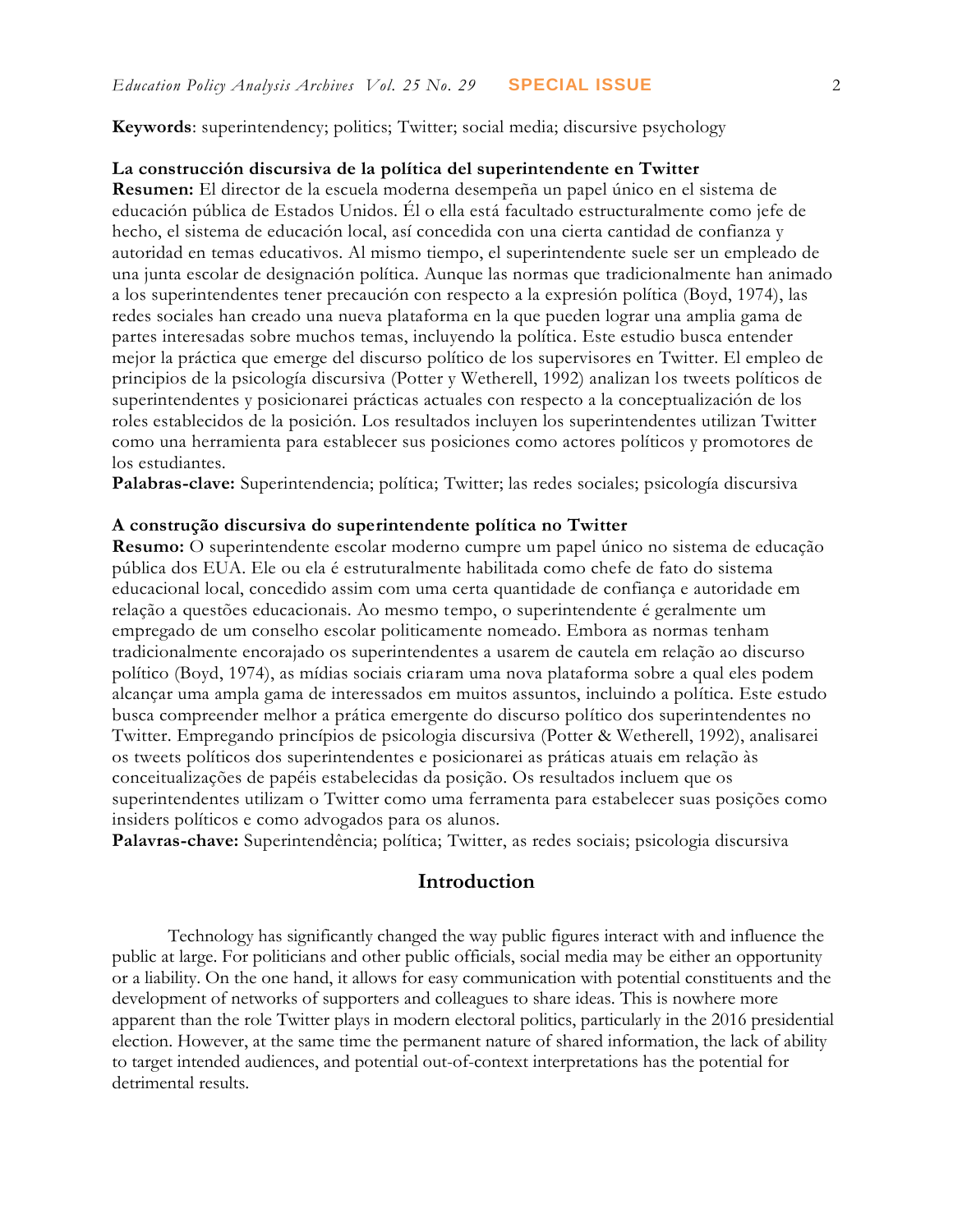For school superintendents, navigating online engagement with constituents has the potential to be even trickier. Superintendents work in politically charged environments, frequently buffeted by the desires and demands of elected officials, special interest groups, board members, and other community stakeholders (Björk & Keedy, 2001; Kowalski, 2006). The idea of school officials acknowledging and participating in overt political actions has not always been widely accepted. For much of the 20<sup>th</sup>-century political engagement by school leaders was antithetical to the ideals of public education (Kowalski, 2006). Such sentiments find their origin in the apolitical shift of education in the early 1900s as schools and school officials sought a separation from the locally controlled political machines which frequently held sway over districts and used the school as a tool for granting political favors (Reese & Lindle, 2014).

The modern superintendent does not have the luxury of ignoring the politics inherent in the position. Shifting cultural norms and an increasing politicization of the educational system have forced superintendents to become active political players. Everything from the content standards to public school financing is fodder for political dialogue playing out at the local, state, and even national level. In response, superintendents must develop coalitions among broad stakeholders within their communities regarding policies and political topics inside and outside of the schoolhouse. As Marvin Edward's (2006) has noted, due to the modern landscape of educational politics, superintendents are "no longer able to choose whether or not to get involved in the political arena, (they) must asses the politics of their districts and determine how to best work within it" (p. 138).

Cox and McLeod (2014) argue that, like politics, social media is no longer an optional practice for school superintendents. The social media platform Twitter has firmly established a presence within the realm of educational leadership over the course of the last decade. Many scholars have explored the power of social media as a tool for developing professional learning networks and collaborative communities (Cho, 2013; Couros, Jarrett, McLeod, & Lehmann, 2012; Sauers & Richardson, 2015). In a recent study of school superintendents, Roth (2016) found that approximately 17% of current superintendents across the United States had a Twitter account in which they identify themselves as a superintendent. This number will only continue to grow as the platform reaches more participants and more tech-savvy superintendents enter the field.

This study seeks to better understand the dynamic between superintendents' roles as political leaders and their use of social media as a professional learning network and communications platform. In particular, this study seeks to better understand how school superintendents interact with and discuss policy and macro-political issues on Twitter. The importance of such a study lies in the realization that as methods for communicating with the public evolves, the practices and methods for engagement by school superintendents must also evolve. As such, this study is guided by the following research question: What discursive strategies are school superintendents employing when using discussing political issues on Twitter and how does that inform their roles as political leaders? To answer this question, I will employ discourse analysis as a theoretical and methodological framework to analyze the macro-political tweets of superintendents.

#### **Conceptualizations of the Superintendency**

The evolution of the role and function of the superintendency mirrors the historical evolution found in the development of the public school system. As schools have moved from small autonomous institutions to political flashpoints in state and national conversation, the requisite skills and functions for superintendents have had to evolve. In the following section, I will address the varied and contested roles of the superintendency as they have been outlined by scholars in the field.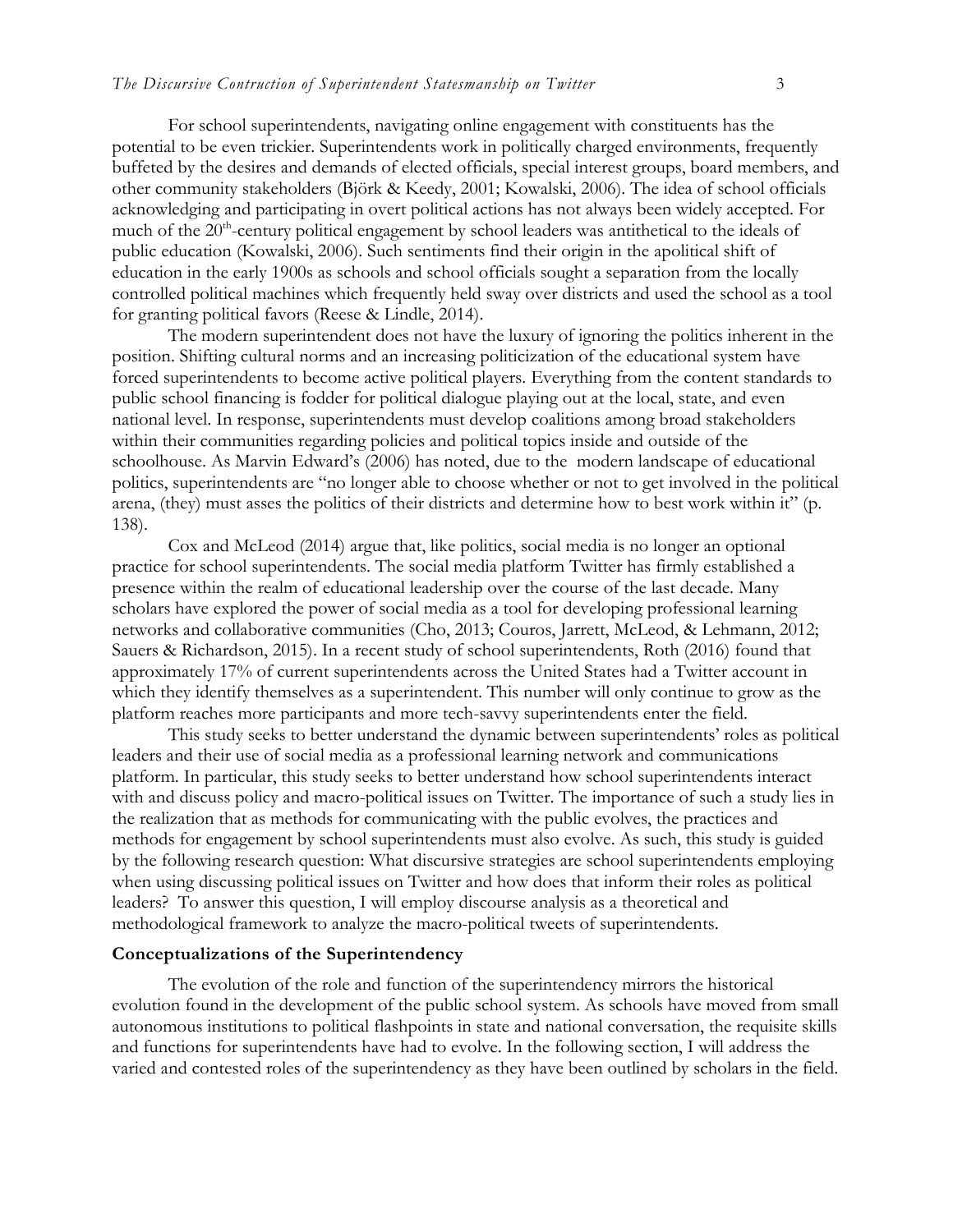Without question, the role of superintendent has become increasingly complex as ardent political debates have shaped the nature of its work (Björk & Kowalski, 2005; Callahan, 1966; Kowalski, 2006). Primary to my understanding of the nature of the superintendency is Callahan's (1966) conceptualizations of the role of the school superintendent. In analyzing the position between 1850 and mid-1960s, Callahan identified four conceptualizations of the position of superintendent that evolved in a normative fashion, wherein superintendents focused on the roles required by the demands of the day. Callahan's conceptualizations were: (1) teacher-scholar (1850 to early 1900s), (2) organizational manager (early 1900s to 1930), (3) educational statesman (1930 to mid-1950s), and (4) applied social scientist (mid-1950s to mid-1960s). While all four conceptions of the superintendency are essential for effective practice, the importance of each has varied greatly over time and individual superintendents may excel in one or more conceptualizations (Kowalski & Björk, 2005).

Kowalski has noted that as American society transitioned from a manufacturing to an information-based society, the expectations of the superintendency took on one of a communicator as well (Kowalski, 2005). The conception of the school superintendent as a communicator is framed within two conditions: "the need to restructure school cultures and the need to access and use information in a timely manner to solve problems of practice" (Kowalski & Björk, 2005, p. 86). Most scholars in the field have come to accept such conceptualizations as normative constructions, wherein superintendents, in practice, perform a variety of roles but focus on particular roles demanded by the day (Björk & Gurley, 2005; Brunner, Grogan, Björk, 2002).

#### **Politics and the Superintendency**

The first superintendents were employed in the 1830s in Buffalo, NY, and Lousiville, KY (Kowalski, 2005; Sharp & Walter, 2004). However, these leaders held nowhere near the autonomy or power of their modern brethren. In fact, Kowalski (2005) has noted that their roles may be best considered as a clerk to the board, rather than an autonomous leader. This may have been a purposeful construction as early political machinery feared the power and influence that might consolidate under the leadership of superintendents if left unchecked. In response, the superintendents came to be seen as the key instructional leaders and left matters of policy and politics to the school board – a relationship that was codified by the Committee of Fifteen report in 1895 (National Educational Association, 1895).

The intervening 120 years have brought many changes to American education and the role of the superintendent. Shifts in organizational management, such as the rise of Taylorism and scientific management principles in the early 1900s, brought larger societal discussions to bear on the management of public schools. More recently, the performance of our educational systems have become a frequent topic within the political realm. Perhaps, most notably, the publication of *A Nation at Risk* (Gardner et al., 1983) called attention to the outcomes of the country's educational system and encouraged wide-spread reforms in order to better position America in the future. In effect, the report politicized the nation's educational systems, bringing lawmakers and educators to common topics and setting in motion a conversation about schools that continues today.

Long before the publication of *A Nation at Risk*, however, the position of superintendent was already becoming increasingly political. Boyd (1974) noted that "nonpolitical" ideology of many educational leaders was ultimately detrimental to their abilities to fulfill their duties and, perhaps, led to high rates of attrition. In fact, he recommended the development new training "designed to increase political sensitivity and foster the acquisition of skills and attitudes needed for successful conflict management" (Boyd, 1974, p. 4).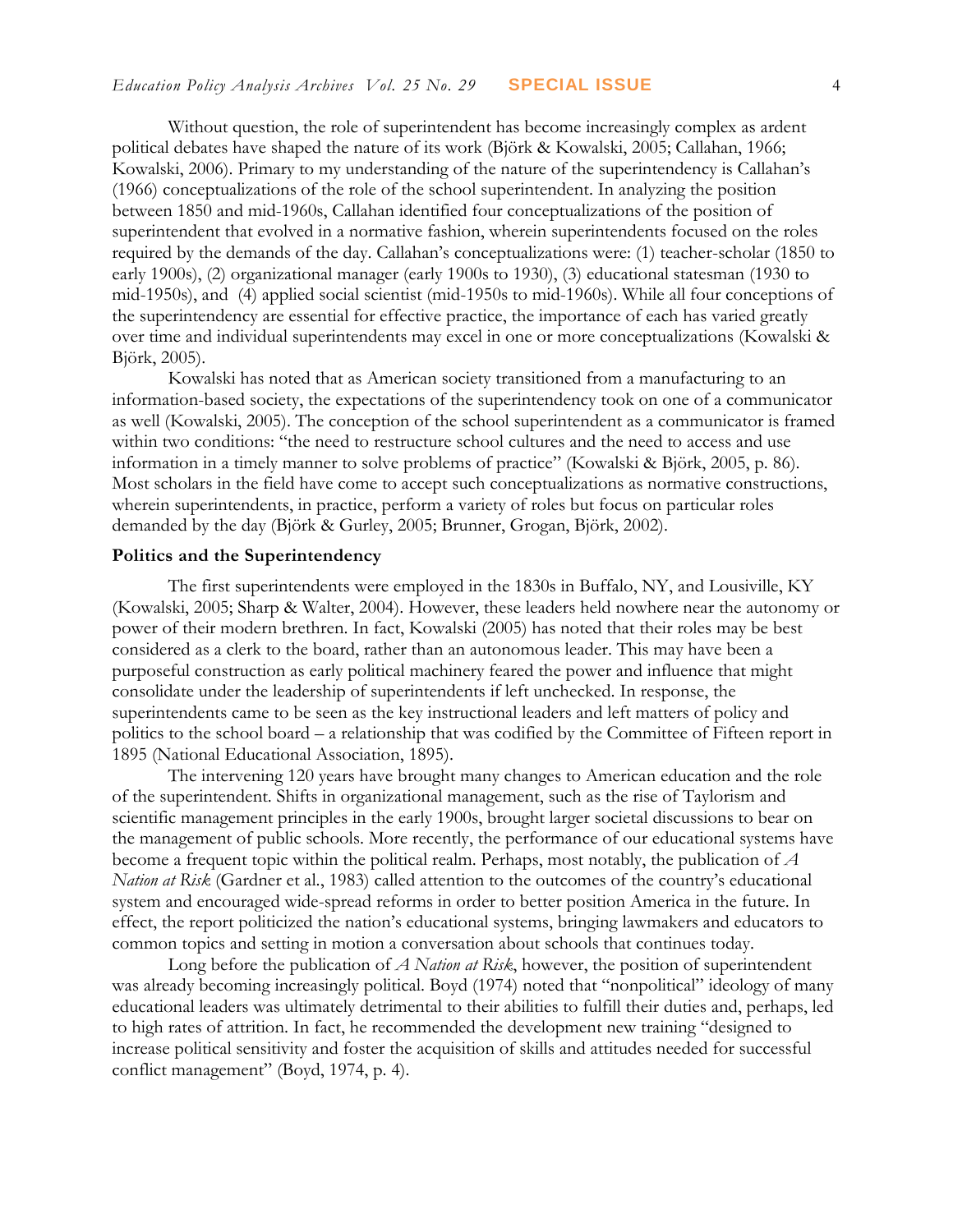For Callahan (1966), this political role came was categorized under the role of educational statesman. The term statesman was applied to this role because of the growing importance of the superintendent as a linchpin between the school and the community. Quoting Ernest Melby, Callahan states, "The concept of administration… recognizes the centrality of the community in strengthening the democratic process. It conceives of education as a process of creative living and of administration as creative leadership. It sees the entire community as an educational resource…" (p. 215).

While Callahan envisaged the educational statesman as a politically savvy leader, forming coalitions to influence policy and practice in and around the school, Björk and Gurley (2005) have argued convincingly that the descriptor "statesman" in itself is misguided. They make the case that Callahan's appropriation of the term "statesman" was simply a misnomer. They reached this conclusion by analyzing the historical application of the term.

The traditional definition of statesman has been rather narrow: "Statesman: A skilled, experienced, and respected political leader" (Oxford Dictionaries, 2016). Björk and Gurley (2005) looked beyond the dictionary definition, however, and specifically analyzed how Plato and Alexander Hamilton applied the term at two distinct points in history. From the Platonic perspective in *Politicus*, a statesman is a highly skilled and educated individual who governs benevolently for the betterment of individuals and the commonwealth. Hamilton, on the other hand, conceived of the statesman as elevated from the public and engaged in the process of influencing and working with other elite decision-makers. Both perspectives distinguished the statesman as a political agent working on behalf of others, separated from his constituents by position, authority and capacity but, nevertheless, acting on behalf of his constituency at all times. Noting that neither of these definitions accurately reflect the role of the superintendency, many scholars have come to the reject the term statesman altogether, instead embracing other terms, such as political strategist (Boyd, 1974; Brunner, Grogan & Björk, 2001) or democratic leader (Björk & Gurley, 2005).

It is important to delineate the type of politics in which superintendents engage. Much of the existing literature on the politics of the superintendency focuses explicitly on micropolitics (Björk & Gurley, 2005; Blase & Blase, 2002; Lindle, 1994; Marshall & Scribner, 1991; Willower, 1991). While a clear definition for micropolitics does not exist, it may be characterized by more localized, personto-person politics that dominates the everyday life within organizations. Macropolitics, on the other hand, refers to larger cultural narratives. Surprisingly, little has been written on the prominence or practice of macropolitical engagement by superintendents.

This paucity may be a result of the historical taboos associated with the combination of education and politics. In addition, most states have superintendents' associations, which provide an avenue for school leaders to engage in macropolitical conversations within a closed group. The rationale for being cautious on this front is easily recognizeable. Most superintendents serve as employees of politically elected boards, placing them very much in a political position in which their opinions, if not accepted by all, might jeopardize their effectiveness. Furthermore, superintendents serve broad groups of stakeholders with divergent opinions and beliefs. To engage openly in political discourse would risk alienating some constituents and undermining the superintendent's ability to garner buy-in for his or her goals. Finally, discussing political topics or issues as an employee of the school district places the superintendent in a very risky position with the school board, which has the ability to limit the political speech of employees in certain situations (Ohio School Boards Association, 2016).

Therefore, it is not surprising that in a 2010 survey of superintendents, only 5% indicated that they participate in overt political actions (Kowalski, McCord, Peterson, Young, & Ellerson, 2011). Yet, superintendents do engage in macropolitical discourse. Counter to Boyd's (1974) finding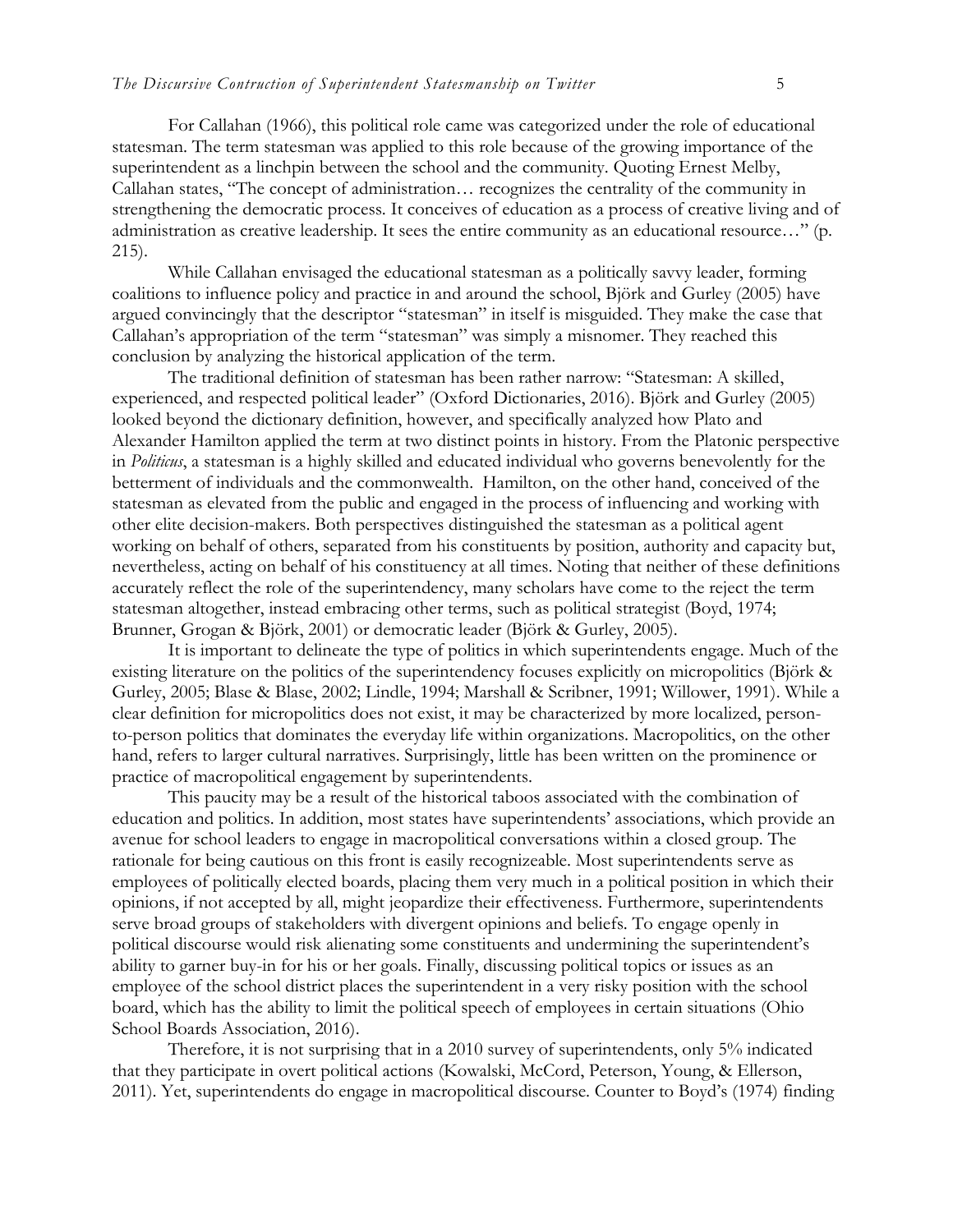that school superintendents prefer a "nonpolitical role," (p. 1) many superintendents are actively engaged in political activities, including local convenings, radio interviews, testimonies before legislatures, and more and more frequently, online through blogs and social media.

#### **Image Management**

Nestor-Baker and Hoy (2001) studied the tacit knowledge that reputationally successful superintendents appear to possess. One defining ability of successful superintendents was with respect to image management. The authors state, "reputationally successful superintendents appear to use numerous avenues to strengthen their roles and their images" (p. 107). In short, superintendents are to not rock the boat, be a pillar of virtue within the community, and care deeply for the students he or she serves.

This finding posits that superintendents see themselves assuming and filling a role within the community. Much like Goffman's (1959) role theory, superintendents assume the clothing of the position upon taking office and must strive to fulfill the role that the various stakeholders expect. In one account within Nestor-Baker and Hoy's (2001) study, a participant stated: "You don't go into a bar, you don't drink in the district. You always have to be a role model. You have to be careful about wearing your blue jeans. Sometimes I get tired of it" (p. 108). This comment underlies the inherent tension when an individual must fulfill the culturally expected role, even though it may clash with the individual's own sense of identity.

### **Twitter**

One way in which superintendents are engaging in political discourse and shaping their public images is through the social media platform, Twitter. Twitter has come to play an increasingly powerful role in modern life. What started as as a simple messaging platform in 2006, has now become a pervasive tool that provides a unique insight into social, cultural and political movements across the world. Its ubiquity in modern culture speaks to how much it has changed the way modern individuals interact with and receive information. Currently, Twitter has 316 million active users, sending 500 million tweets a day (Twitter, 2016). The core component of the service is the capability of users to create a tweet, which consists of a short message, limited to 140 characters or less. The initial concept of the tweet was intended to answer the question "What are you doing?" The very construction of this question begs the user to share person information. In 2009, responding to the realization that Twitter usage had moved beyond short updates about personal details to include larger, societal narratives, Twitter made the decision to change the prompt for a tweet to "What's happening?" (Twitter, 2009).

Once created, users can share a tweet, making their message available to any other user who chooses to follow him/her or search for similar messages on Twitter. While limited to 140 characters, tweets have the capacity to do quite a bit. For instance, users have the ability to embed hyperlinks to take readers to websites of interest. Nearly any website one visits has the ability to mechanize the sharing of hyperlinks through a tweet button, which frequently auto-populates text and links to share on the Twitter.

Hashtags (#) are another important component of Twitter. Hashtags have been used in online environments since the late-1990s in Internet Relay Chat (IRC) channels and other online sharing tools, such as Flickr (Bruns & Burgess, 2011). In 2007, technologist Chris Messina began advocating for the use of hashtags on Twitter as a strategy to develop informal networks and to categorize the always flowing stream of information that occurs on Twitter (Messina, 2007). Today, hashtags are a ubiquitous technology icon that are used inside and outside Twitter for everything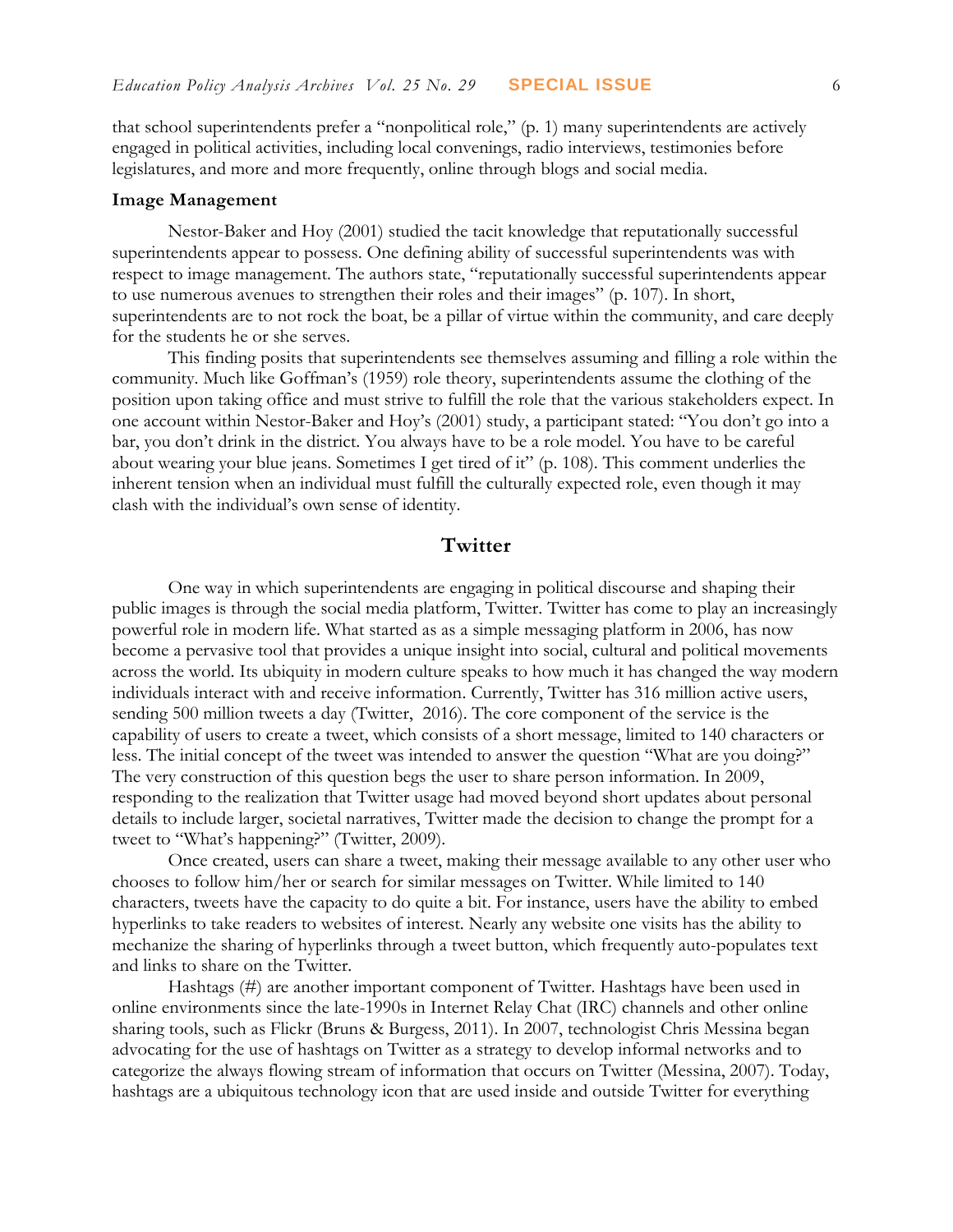from marketing to social activism. In many professional communities, including education, hashtags have become a mechanism for creating conversations within professional learning networks with respect to specific topics. It is easy for individuals to engage in larger discussions regarding standards or professional practice simply by following or tweeting hashtags like #commoncore or #edchat.

Users may also interact with one another on Twitter by indicating a message intended for a single person or organization. This is accomplished through the inclusion of the  $\omega$  symbol and the specified Twitter handle. These tweets are still open and public for all to see (unless the sender's account is private), however the  $\omega$  symbol makes known for all that the message was specifically intended for that recipient. Furthermore, the intended recipient of the tweet will receive notification that they were mentioned in a Tweet. Such a structure has the ability to create open conversations between individuals or groups around common topics.

Finally, users have the capacity to retweet something shared by another user. Frequently preceded by RT, though not always, a retweet allows a user to share another user's tweet to his/her own followers, thereby spreading the initial message to a broader audience. Retweeting is a core component of Twitter and the amount of retweets is readily visible at the bottom of every tweet.

The four resources for composing a tweet outlined above shows that users may be able to accomplish complicated and varied tasks in the limited space of 140 characters. This linguistic freedom has allowed for interesting, and surprisingly complex discursive interactions. Twitter has enabled individuals to develop new ways of interacting with culture and shifted the manner in which colleagues and peers communicate across technology. Because of this complex dynamic, Twitter has become a topic of great interest to scholars from numerous fields, including computer sciences, biology, psychology to education.

#### **Twitter Research**

Twitter is now more than a decade old and scholars have begun to recognize its importance on society and have developed varied methods to analyze its usage. Broad studies of Twitter activity have primarily focused on social network analysis methods to better understand the development of networks among individuals (Gruzd, Wellman, & Takhteyev, 2011; Wang, Sauers, & Richardson, 2016). While useful from a meta perspective, such analyses do not provide insight into the content of specific tweets.

Other scholars have sought to better understand linguistic practices using more finite quantitative measures. For instance, Cunha et al. (2014) analyzed hashtag usage among men and women in order to better understand gendered discursive practices on Twitter. Danescu-Niculescu-Mizil, Gamon and Dumais (2011) employed a probabilistic framework to study the nature of conversations between individuals on Twitter, finding that individuals adopted stylistic accommodations among social groups on the platform. Perhaps the fastest growing methodology used to analyze twitter form a discursive perspective is sentiment analysis. Eichstadt et al. (2015) employed sentiment analysis to tie linguistic practices to elevated likelihood of atherosclerotic heart disease.

Qualtitative approaches to Twitter analysis are significantly more difficult due to the sheer volume of tweets. Ybarra, boyd, Korchmaros and Oppenheim (2012) and Marwick and boyd (2011) have used surveys to overcome such barriers and gather user feedback regarding Twitter usage. While such methods provide unique data, the methodology disconnects the findings from *in situ* discursive practices and may not provide a clear understanding language use on Twitter.

There is a relatively small sample of scholars employing discourse analysis techniques to better understand the discursive practices of individuals on Twitter. Page (2012) employed content analysis, using tenets of critical discourse analysis to analyze the use of the  $\omega$  symbol in tweets. Such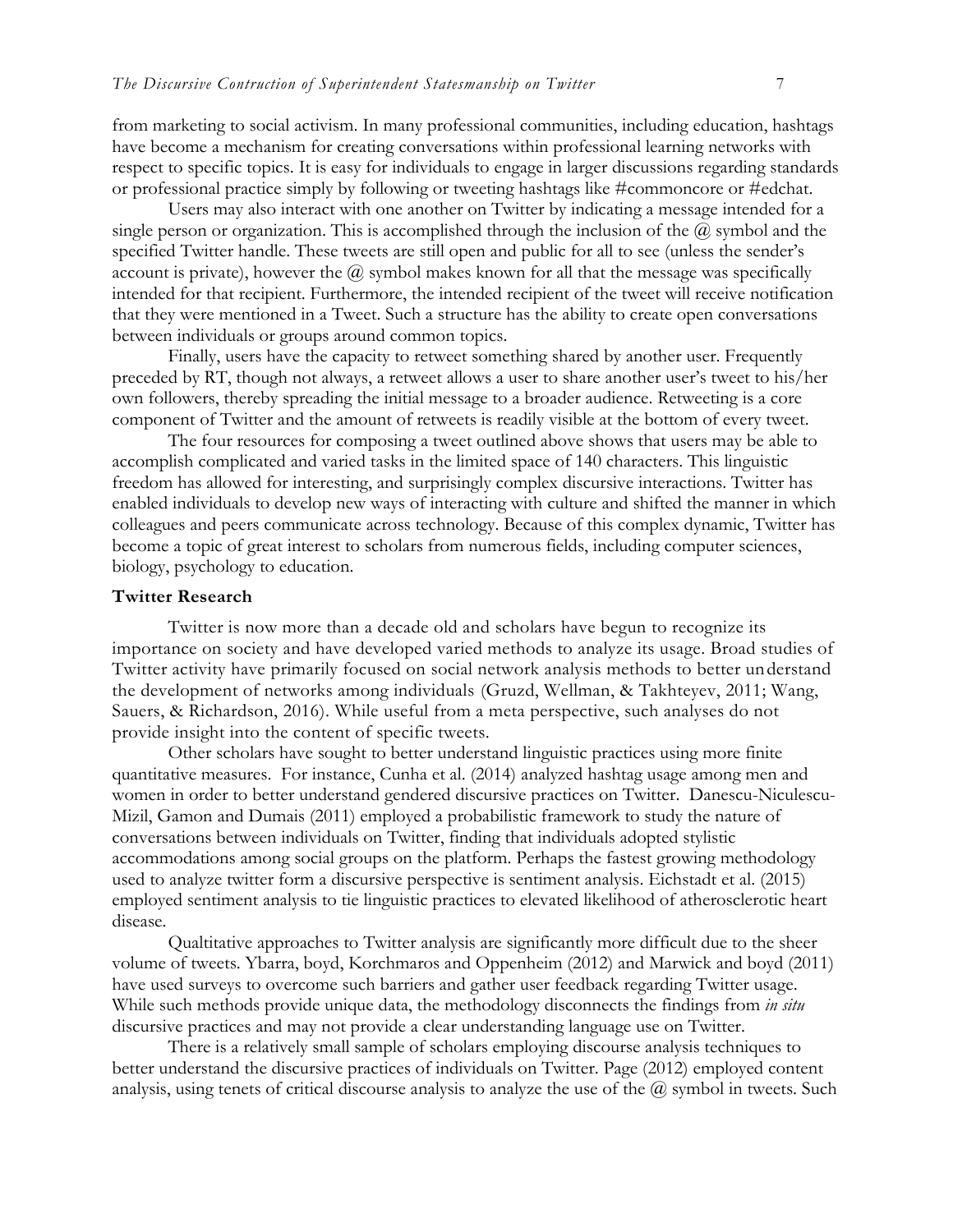linguistic structures that are unique to computer mediated discourse requires purposeful and distinct approaches to analysis that expand upon the frameworks traditionally employed by discourse analysts (Giles, Stommel, Paulus, Lester, & Reed, 2016). The barriers in place for scholars, including technological barriers to gathering data and volume barriers in terms of how many tweets there are, make any meaningful examination of Twitter usage through deep discourse analysis very difficult.

#### **School Leadership and Social Media**

Recently, scholars of school leadership have begun to embrace social media as an important topic to explore as it relates to school leadership practices. In particular, researchers have sought to better understand how the use of tools like Twitter may be impacting the practice of school leadership. Many have focused primarily on interconnectivity of Twitter as a tool for developing new and expanded professional learning networks (Carpenter & Krutka, 2014; Cho, 2013; Couros et al., 2012; Sauers & Richardson, 2015).

Cho (2013) conducted interviews and content analysis in an attempt to better understand the practices of school leaders on Twitter. His findings indicated that school leaders discussed various topics on Twitter, including technology, announcements, personal promotion, and educational policies. This finding was confirmed by Sauers and Richardson (2015), who concluded that Twitter is a platform that is providing educators new ways to "communicate, learn and grow" (p. 141).

In a study of school superintendents' use of social media, Cox and McLeod (2014) found that Twitter can be a powerful tool in developing a two-way communication channel with community stakeholders and colleagues. It provides an opportunity to not only share important professional information, but also professional practices across communities. Likewise, Roth (2016) found that superintendents utilize Twitter as a means of forming a PLN and sharing information. In addition, Roth found that Twitter has a particular ability to provide a level of transparency to the profession, allowing superintendents to "communicate a vision for purposeful change, advocate for funding and policy, and model effective technology" (p. V).

One particularly interesting finding from Cho's (2013) study is that school leaders are very much aware of the dangers involved in discussing political topics on Twitter. One participant shared his rule of "don't put anything out there that you wouldn't be comfortable showing to board members" (p. 28). Another participant noted that there is definitely politics and faith interspersed within his Twitter account that he uses in relation to his role as a school leader. His rationale was "Who I am is what people get" (p. 29). This indicates school leaders are not stepping into the world of social media blindly. There is at least some awareness of the potential consequences and, perhaps, some strategy to its usage. As more school leaders begin to use Twitter, however, a dialogue regarding expectations and, ultimately, comfort must occur with regard to what and when to share political information.

### **Methodology**

Discourse analysis has come to be a blanket term used to describe any methodological examination of the way language constructs and is constructed by the social world. This broad appropriation of the term is due largely to the fact that variant forms of discourse analysis have emerged simultaneously in a number of different fields. Psychology, sociology, linguistics, anthropology, literary studies, philosophy, media and communication studies have all claimed some form of discourse analysis; all of which grounded their approach in varying philosophical and theoretical perspectives (Potter & Wetherell, 1992). For this reason, critical to using discourse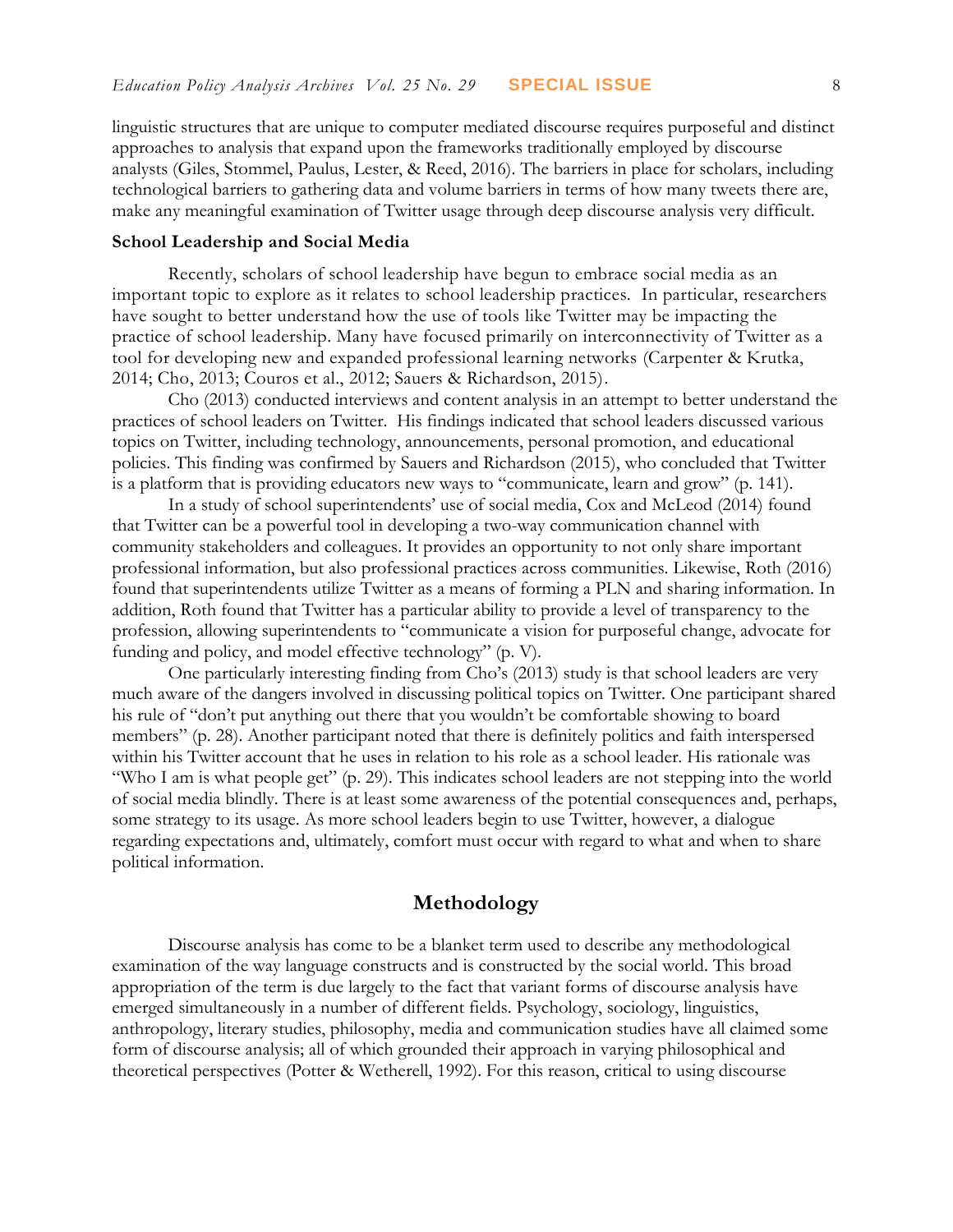analysis as an analytical method is the ability to define the historical perspective and academic tradition that one adopts.

For the purposes of this study, I have chosen to adopt the discourse analysis perspective that has arisen over the last half-century in the field of social psychology - discursive psychology. This approach brought together many traditions from the social and psychological sciences and gave birth to a variant of discourse analysis known as discursive psychology. In the following sections I will identify the academic tradition and key components of discursive psychology. I will then outline how the methodology has been applied in previous studies that are relevant to my study.

#### **Discursive Psychology**

Discursive psychology is a distinct approach to discourse analysis that is grounded in the field and practice of social psychology. Pioneered by Derek Edwards, Jonathan Potter and Margaret Wetherell, discursive psychology emerged as a critique of many of the precepts of cognitive psychology, which viewed language either as a reflection of global societal realities or inner mental processes (Edwards & Potter, 1992; Potter & Wetherell, 1992). In contrast, discursive psychology takes a social constructionist stance, which questions the reality of inner cognitive functions and challenges the stability of global realities. Discursive psychology views language use as purposeful constructions oriented towards social action (Jorgensen & Phillips, 2002).

Wood and Kroger (2000) identify three aspects that distinguish a methodological approach that uses discursive psychology. For them, the discourse analyst places: "(a) an emphasis on talk as action, (b) an emphasis on talk as the event of interest, and (c) an emphasis on variability" (p. 18). An emphasis on talk as action is, in many ways, unique to discursive psychology and discourse analysis broadly. For the discourse analyst, a distinction lies between "talk as words, and talk as what people are doing with words" (Wood & Kroger, 2000, p. 5). In other words, talk does not exist outside of purpose; all language is purposeful and constructive.

The methodological roots of discourse analysis may be found in conversation analysis. Conversation analysis is an ethnomethodological approach to discourse that examines everyday talk in social interaction (Augoustinos, Walker & Donaghue, 2014; Sacks, 1992). As an approach, conversation analysis focuses heavily on the organization of talk, such as turn-taking patterns and conversational repairs, that individuals use to navigate social interaction (Woofitt, 2014). However, such a mechanistic approach has led to a rather limited perspective on language. Conversation analysts constrain their analyses to the talks and text at hand and do not concern themselves with larger societal discourses or semiotic imagery.

While discourse analysis draws heavily on the foundational understanding and methodological approaches of conversation analysis, discourse analysis diverged from conversation analysis in two important ways. First, discourse analysis incorporated many of the continental approaches to discourse presented by Michel Foucault (Jorgensen & Phillips, 2002). This led to an awareness and consideration of broader discourses in society that may be drawn upon and used for specific purposes. This awareness directly impacted the second divergence of discourse analysis; namely a focus on rhetorical organization as a strategy to counter alternative positions or arguments (Billig, 1991). Conversational analysis, instead, views language as sequentially organized, prioritizing the structure and nature of language over purpose.

#### **Philosophical Roots of Discourse Analysis**

Discourse analysis is unique as a methodology in that theory and method are inexorably intertwined. For this reason, Jorgensen and Phillips (2002) have referred to discourse analysis as a "complete package," noting that "it is not to be used as a method of analysis detached from its theoretical and methodological foundations" (pp. 3-4). Furthermore, Potter (2011) has noted, "this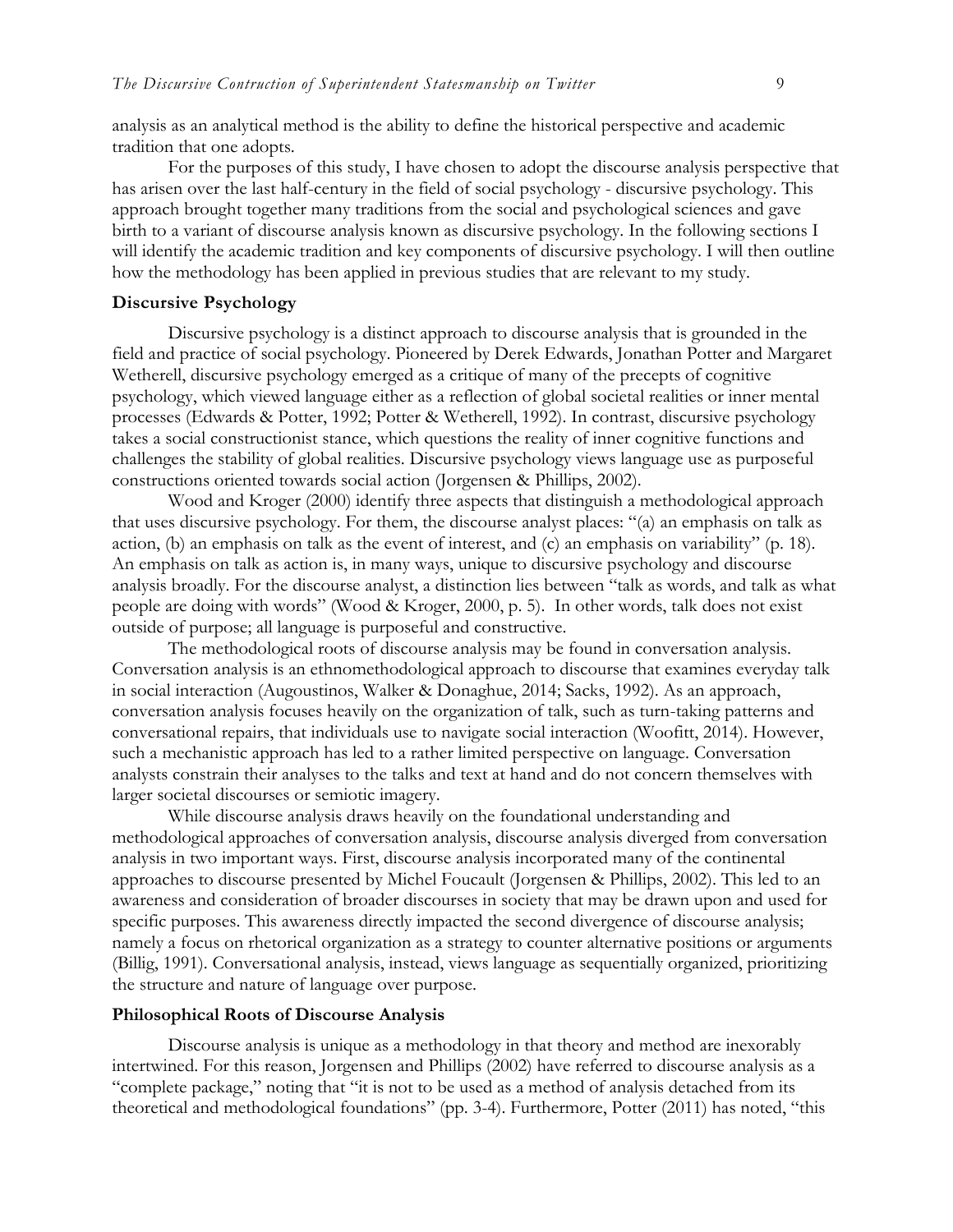is not just a method; it is a broad approach to social life that combines meta-theoretical assumptions, theoretical ideas, analytic orientations and bodies of work" (p. 188). Therefore, it is necessary to unpack key philosophical perspectives related to discourse analysis.

Social constructionism is a theoretical orientation to taken-for-granted knowledge (Burr, 2003). While it is nearly impossible to provide a universal definition for social constructionism, Burr (2003) has provided some key premises that are common to all social constructionist perspectives. First, social constructionists take a critical stance to taken-for-granted knowledge. This premise stands in opposition to other positivist or empirical traditions and encourages practitioners to be critical of observational reality. To the social constructionist, truth and reality do not exist independently, but instead are socially constructed by individuals and society. Of particular importance to the discourse analyst is the proposition that the construction or reality is accomplished through language. As Burr (2003) has noted, "knowledge of our world… is not derived from the nature of the world as it really is," instead, "it is through the daily interactions between people in the course of social life that our versions of knowledge become fabricated" (p. 4)

Another key premise of social constructionism is that truth is historically and culturally specific. Therefore, the categories and truths that individuals associate with society are flexible and dependent upon one's place. As Burr (2003) has noted, the notion of childhood is highly dependent upon what century one lives in. In much the same way, what society considers as right and wrong can shift dramatically across communities and time. As such, the actions societies accept are sustained through individual constructions of the world.

Like social constructionism, poststructuralism is a complex philosophical prospect that is the subject of much debate regarding core tenets and application. Nevertheless, an overview of key poststructuralist ideas is helpful to better understanding the discourse analysts perspective.

Built largely on the writings of Barthes, Foucault and Derrida, poststructuralism views the world as a flexible construct built on related realities. With respect to language, poststructuralism places emphasis on the every day nature of language (parole) rather than on linguistic structures (langue) (Potter and Wetherell, 1992). This position is a direct reaction to Saussurian structuralist position, which theorized language as a fixed medium with constant meaning and relation (Jorgensen & Phillips, 2002).

Poststructural theory is also particularly concerned with power dynamics and the role that language plays in constituting and sustaining power. Michel Foucault conceptualized power as productive force that was sustained through its connection to knowledge. Jorgensen and Phillips (2002) provide the example of crime, wherein "it is hard to imagine the modern prison system without criminology" (p. 14). In this example, the prison system is the basis of power but utterly impotent without knowledge of the concepts related to criminology. It is this linking of power to knowledge, and the reliance of discursive processes to create knowledge, that has been of great importance to discourse analysts. Therefore, within most discourse analysis questions, the realization that talk and text does something, begs the question also of how the discourse might also support or undermine traditional power structures.

It is necessary to define my use of the term discourse. I have adopted Potter and Wetherell's (1992) "open" definition of discourse to include all forms of "spoken interaction and written texts of all kinds" (p. 7). Such an approach does not necessitate a two-way communicative structure. This is important when discussing discourse as it relates to social media as a singular, uni-directional statement qualifies as discourse. Furthermore, every textual element of that statement (i.e. hashtags or  $\omega$  statements) is discursive in nature.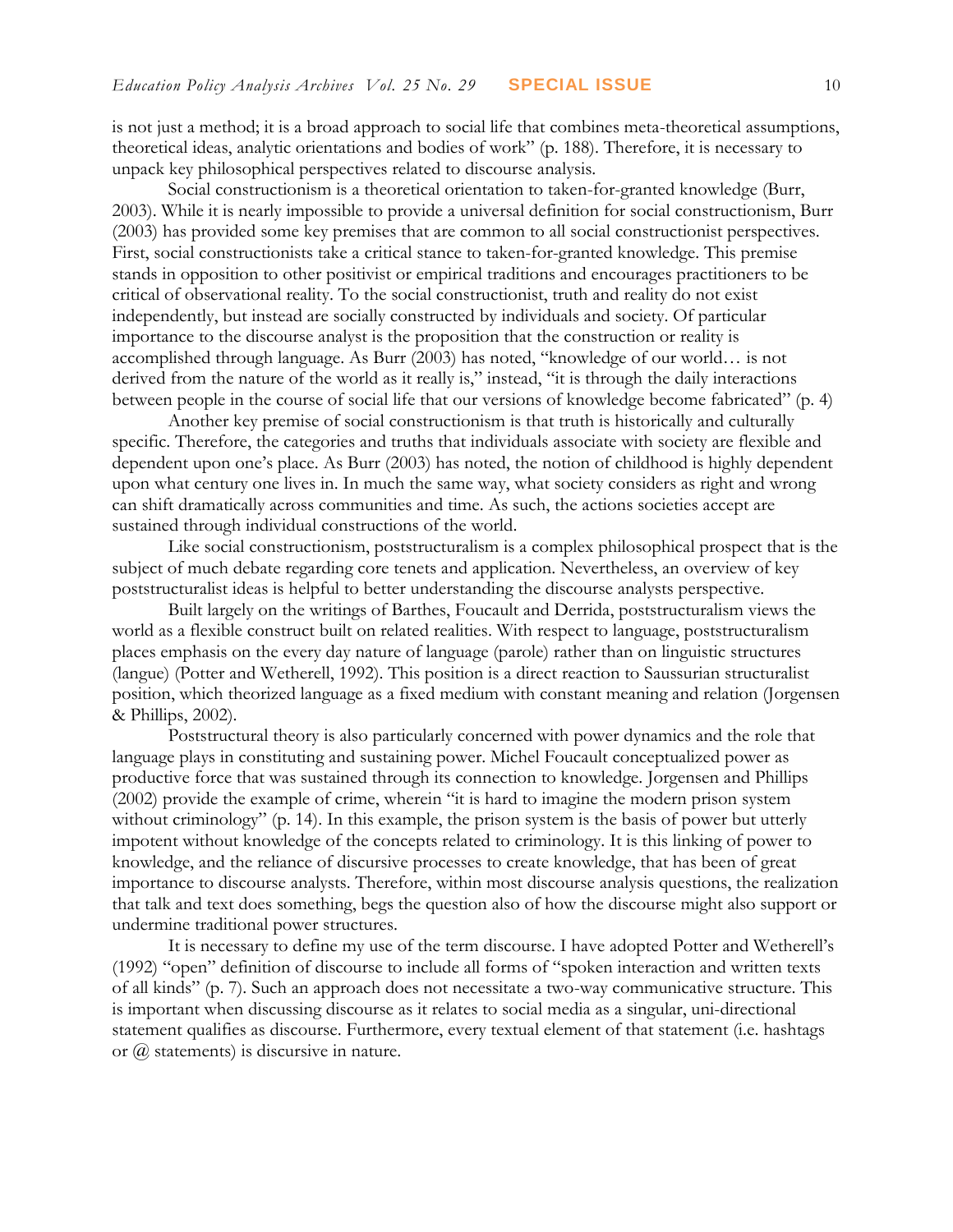#### **Validity**

It is important to attend to how one, as an analyst, warrants claims in discourse analysis. Potter (1996) noted four possible ways the discursive psychology analysts might warrant claims: 1) attending to participant orientations; 2) attending to deviant cases; 3) coherence and 4) reader evaluation. This study will warrant claims through attending to deviant cases and reader evaluation.

This study is at its core a study of deviant cases. The discussion of political topics by superintendents is abnormal according to our institutional expectations and the roles associated with practice. Therefore, those tweets that do address policy and/or politics challenge our assumptions of the field and deviate from normal superintendent discourse.

In addition, I have sought to warrant claims throughout by attending to reader evaluation. Reader evaluation "both results form and is encouraged by the greater transparency of discourseanalytic work" (Wood and Kroger, 2000, p. 168). As such I have sought to clearly articulate the analytic process inherent to this study and to be reflective throughout regarding my own internal biases and understandings of the texts at hand. A first step in such an approach is to clarify the perspective I bring to the research through a positionality statement.

#### **Positionality**

Alcoff (2006) has posited the concept of positionality as a means to clearly identify the perspectival influences that act upon the research at hand. While Alcoff has traditionally applied this concept to gender studies from a critical feminist lens, any study appropriating a social constructivist lens, particularly one utilizing discourse analysis as a methodological framework, may benefit from clearly articulating the researcher's positionality. Therefore, I will attempt to expound upon my own positionality as it relates to the study at hand.

I come to this research with a social constructionist positionality. I adhere to Burr's (2003) four premises embraced by social constructionists: employ critical approach to taken for granted knowledge, knowledge is historical and culturally specific, there is a link between knowledge and social processes, and there is a link between knowledge and social action. The historical and cultural specificity is primary to my philosophical grounding in this study. Through this lens, the I positions my understanding of social reality as situated in historicity. Therefore, there is no enduring reality and all social understandings are contingent (Jørgensen & Phillips, 2002).

In addition, for the last eight years I have worked in what may be described as an educational policy subsystem (Thurber, 1996). In this position I have worked closely with public school superintendents around school design and innovation processes, while at the same time working with policy makers and governmental institutions to support such initiatives. This background has influence my perception of the superintendency; I have come to know many superintendents as passionate educators seeking the best opportunities for their students. Yet the political nature of their role requires caution and political astuteness as they work with political organizations and discuss policy issues broadly.

#### **Population**

 $\overline{a}$ 

An initial database of superintendents was constructed by adding participants from the Twitter hashtag, #suptchat, and following an already developed, public list of superintendents constructed by Kevin Case (@KevinCase253)<sup>1</sup>. Kevin Case's Twitter List of superintendents consisted of 814 superintendents when the initial data set was pulled. I used the software, TwExlist (Docteur Tweety, 2015) to export all members of the list to an excel database, which included

<sup>&</sup>lt;sup>1</sup> The public list is available at: https://twitter.com/KevinCase253/lists/superintendentstofollow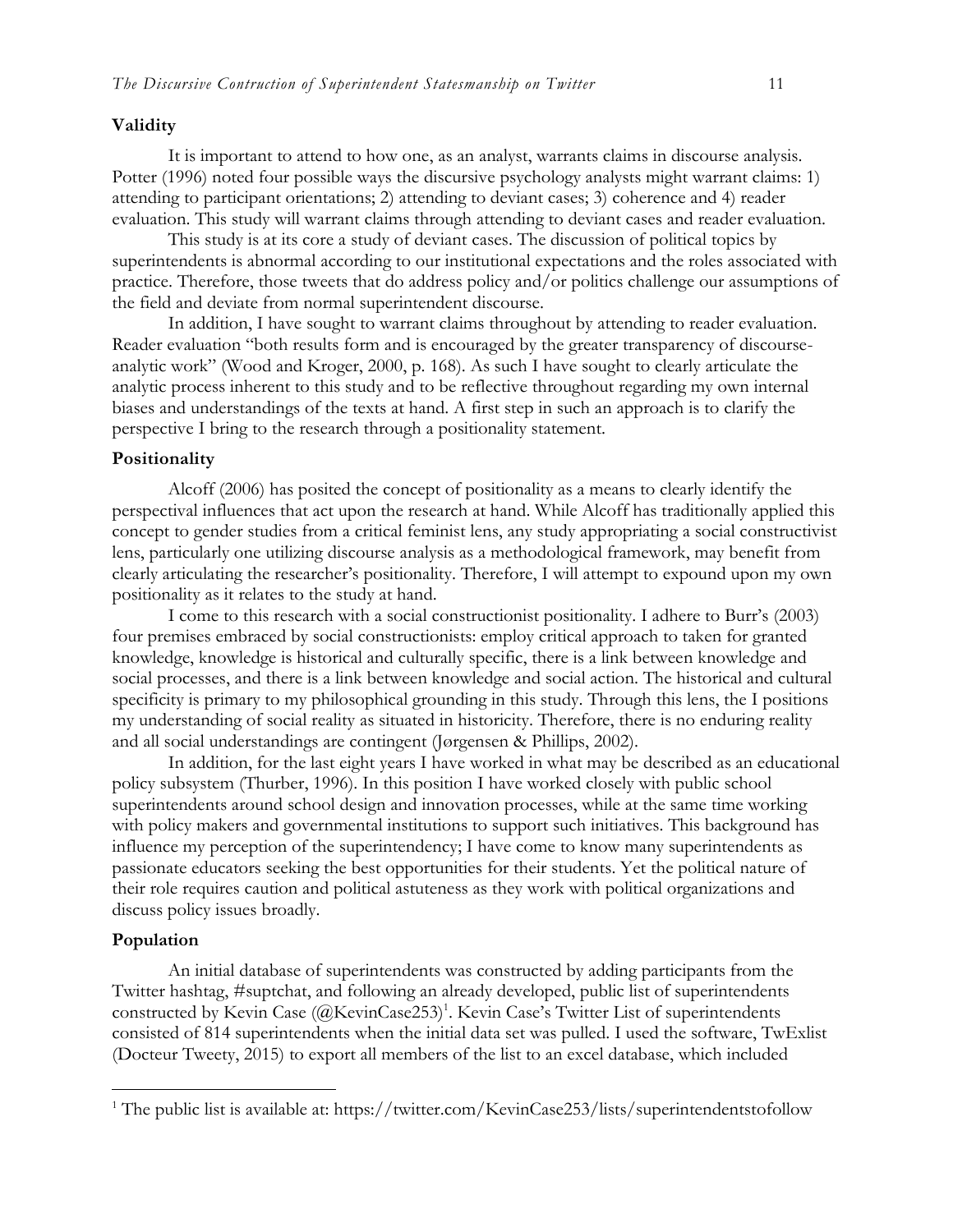information about each account. From this list, I conducted an initial scan of participants for the purposes of narrowing down my sample.

Previous studies of Twitter have given great thought to the criteria used to qualify participants for analysis. For instance, Veletsianos (2012) developed the following criteria for participant inclusion in his study of higher education scholars' use of Twitter. Users must:

- have a public Twitter profile,
- have a Twitter network with more than 2,000 followers,
- have an active presence on Twitter, and
- have a K-12 school title in his or her Twitter profile.

Other studies have changed particular criteria. Sauers and Richardson (2015) included a requirement that participants have tweeted more than once per week, while Cho (2013) included only participants that had more than 100 tweets in their history.

I have purposefully chosen not to include such a criterion for this study. The rationale for this decision is based largely upon theoretical considerations. From a discourse analysis perspective, the unit of study is the discourse, not the individual constructing the discourse. As such, a single tweet from a superintendent adds to the larger body of discourse. Furthermore, in some ways, from an analytical perspective, that single tweet may be more illuminating than a random tweet from an account with 5,000 other examples. The act of the single tweet was purposive and unique; therefore, it is a punctuation that indicates something worth analyzing.

That is not to say that there were not any criteria for inclusion, however. I set forth two criteria that were critical to the analysis. First, all participants must have been users of Twitter within the entirety of data range for analysis and the users must have self-identified as superintendents within their profile. I removed all superintendents who had not created a Twitter account before the initial date in my analysis range (August 1, 2014). Next I analyzed all of the biographies that the participants had provided for their Twitter profile. I made the decision to only include those superintendents who explicitly stated their role as superintendent within their profile in this dataset. The rationale for this decision was that this required a clear, explicit statement of their role and affirmed their position outside of their inclusion in the initial list. This left me with a total database of 570 superintendents.

Analysis proceeded in four steps. First, a random number generator was used to reorder the catalog of 570 superintendents. After this was complete, I utilized Nvivo for Mac (QSR International Pty Ltd., 2016) and the web browser extension, NCapture for Nvivo, to capture all tweets and retweets for the first 10 identified superintendents. This process automatically populated an Nvivo database where I limited samples to those that were shared between August 1, 2014 and June 30, 2015. After three rounds of this process a total dataset of 16,658 tweets were included in the dataset. I decided at this point that more than 15,000 tweets should provide a clear indication of practice.

The second stage of analysis was a broad scan of all tweets, coding those that were political in nature. For the purposes of this study, I have defined political as any tweet that referenced: politicians, legislation, educational policy, non-educational policy, and politically sensitive topics (e.g. Supreme Court rulings). This coding process identified 1,619 tweets as political in nature.

Step three of the analysis process included reading closely only those tweets that had previously been coded as political. After several close readings of all tweets, meta-themes began to emerge. It became clear that there were two broad categories of tweets within the dataset: those that were constructed by the individual and those that were shared content (re-tweets and link sharing).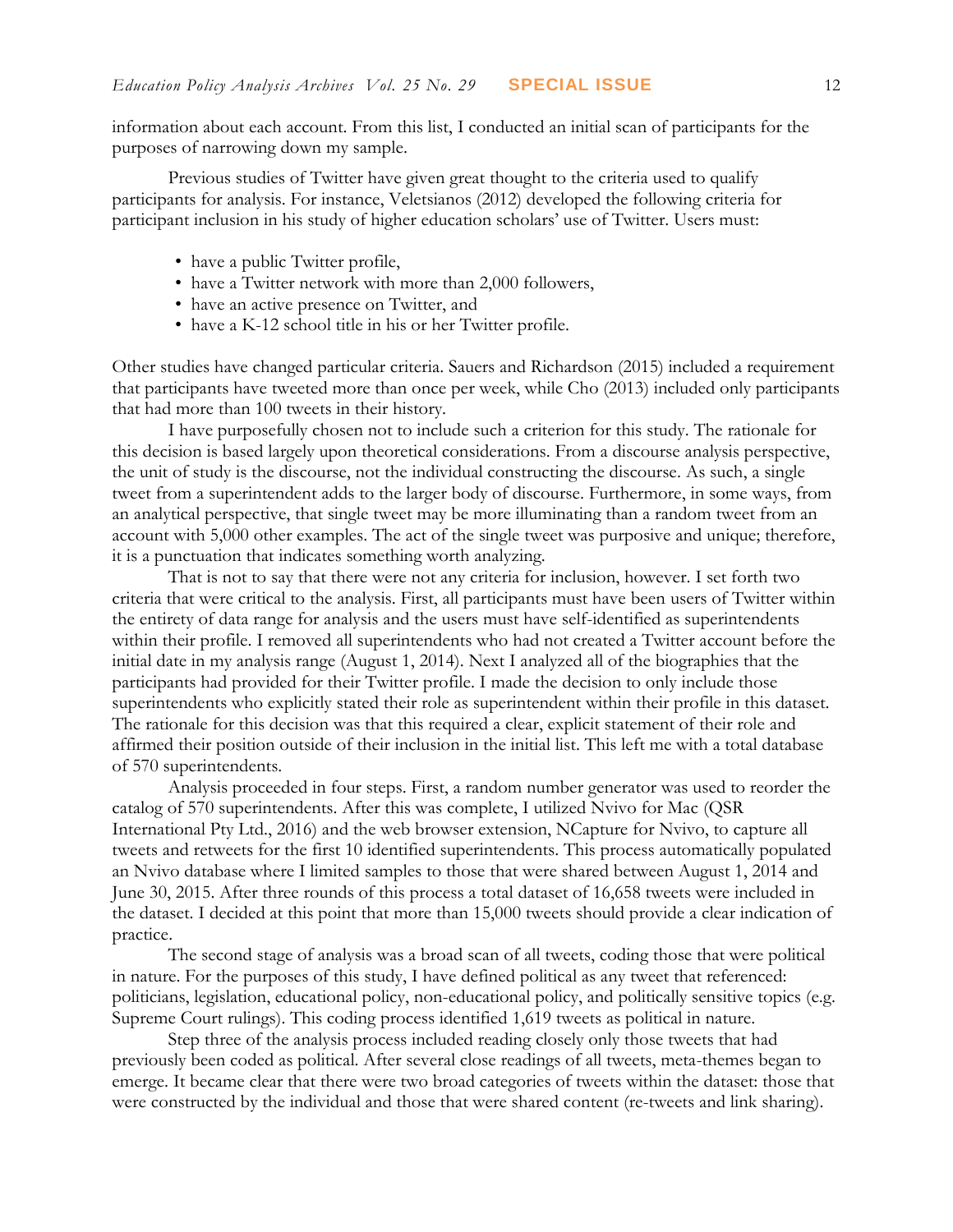Therefore, a second round of coding was conducted in Nvivo in which all tweets were categorized as either "Updates/Conversations" or "Retweet/Sharing."

For the purposes of this study, I have decided to focus only on those tweets coded as "Updates/Conversations," as the subject at hand individually constructs them. At this point I conducted another deep reading of all tweets coded looking for new themes. Step four of the analysis was the final round of coding, wherein political tweets that were coded as 'Updates/Conversations' in round three were further coded as 'Representations of Engagement' and 'Political Activism.'

### **Findings**

Through my analysis, I found two consistent themes that emerged and characterized the political dialogue that emerged on Twitter: Representations of Engagement and Activism. It is important to note that while all of the data presented is publicly available, I have made a conscious decision to de-identify the tweets. This decision was made out of respect for the fact that political engagement is traditionally a complex role for the superintendency. I have not de-identified individuals mentioned in the tweets, however, as they are disconnected from the tweet construction itself and are important for the analysis process.

### **Representations of Engagement**

Representations of engagement consists of tweets that actively construct an image of the superintendent communicating about sophisticated political topics and as player in the political system. This finding is very much related to the concept of image management and conforms with the findings of Nestor-Baker and Hoy (2001). Superintendents are carefully constructing their images as political insiders so as to fulfill their rolls as political strategist.

At its core, Twitter was developed as a tool to share updates with a wide audience. It is for this reason that users are prompted with the question, "What's happening" in the composition box for every tweet. For many superintendents included in this study, this provided them with an opportunity to share their engagement in political matters. The samples provided below are a small subset, but display common discursive practices constructed in this way.

**Relationships within Politics.** Crane (2012) used discourse analysis as a means to examine how individuals utilized the construction of group membership to convey expertise. Building trust and respect by leveraging relationships and group participation is nothing new. When analyzing the dataset for this study, one of the most common features across all participants was the use of relationships. In some cases this was done by the superintendent showing that they are within the same room/group as powerful and important people. In other cases, it is through constructing informal dialogues with politicians, which indicates that there is a relationship in place. Such actions serve to place the superintendent within a privileged group, and thereby conveying some form of expertise to him or her. Example 1 does this in a particular way.

#### **Example 1:**

*1. Gov. Raimondo meeting with RI superintendents asking for input on search for new education commissioner. #NextinEd*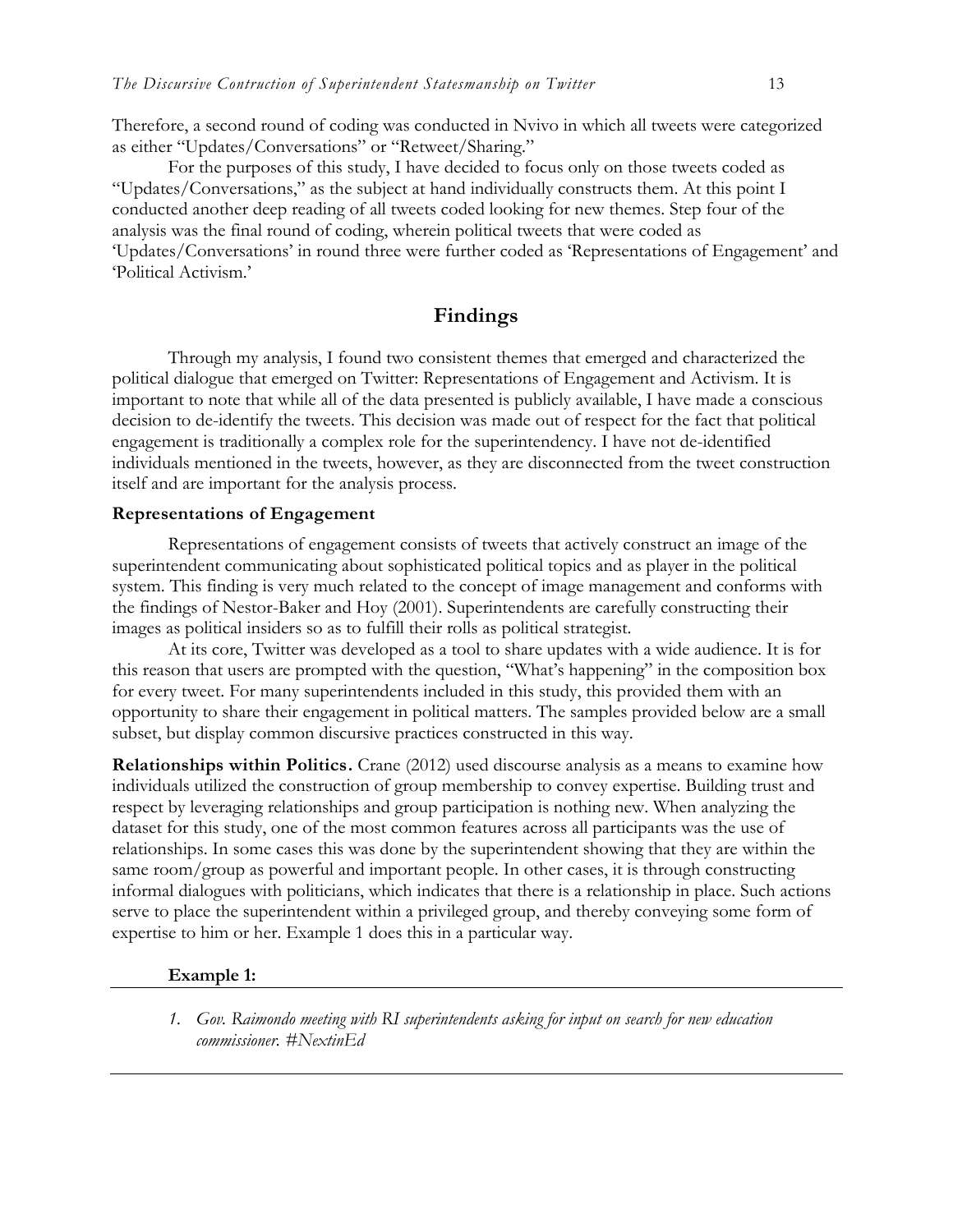The phrase, "asking for input" positions the superintendents involved in the meeting as political advisors. As school leaders, they possess information and expertise that the Governor should listen to in the process of choosing a new education commissioner for the state. This positions the superintendent as the holder of privileged knowledge (Crane, 2012), and thereby reinforces his or her insider status. It may be presumed that the governor addressed other topics in the meeting as well, but the only topic explicitly tweeted about was the fact that the governor had approached them for input.

Another construction found within example one can be seen across the entire dataset. The political actor mentioned in the tweet is given a position of primary importance by being the first item mentioned. Examples one through five prominently display this construction.

#### **Examples 2-4:**

 $\overline{a}$ 

*2. Illinois Gov. Rauner talking with suburban superintendents about education in Illinois. [photo]<sup>2</sup>*

*3. Sen. Wiger and Rep. Loon at AMSD. Thanks for supporting education! [photo]*

*4. Thank you, Governor Dayton, for speaking at AMSD. We appreciate your support of Minnesota students! [photo]*

*5. Thank you Mr. Speaker for talking with us at the White Bear Chamber event! [photo]*

In front-loading the tweet with the political actor, the superintendents have placed the importance of the communication on the individual addressed. Perhaps more importantly, in none of these cases is the actual Twitter handle of the political actors actually used. This is a surprising, but frequent occurrence within the dataset. It would be expected that if the superintendent was intending to communicate directly with the individual mentioned, he or she would include the intended recipient's Twitter handle. This would ensure that the recipient would receive notification of the Tweet. Therefore, creating a tweet directed towards an individual without a handle is a curious construction. It is entirely possible that Twitter handles have been omitted because the subject in question was not a Twitter user, which seems to be the case in some of the examples above. For others, though, the political figure does have an account but it is simply not used.

Another task accomplished by listing names rather than handles is clarity. Stating the political actor's entire name allows the superintendent to be absolutely clear about whom he or she is talking about very clearly. Therefore, it is the act of reaching out and acknowledging the political actor that is given primacy rather than the actual act.

Examples two and five also overtly include dialogic references. The phrase "talking with" is purposeful in both of these tweets. The inclusion of "with" places the superintendent as a co-creator of the talk. The political figure was not simply talking to, but engaging in conversation about critical issues that confront schools. Such a construction characterizes the superintendent as a political insider who has an avenue to discuss educational issues with policy makers.

The use of the word "thanks" or "thank you" was a common construction across the dataset. In the existing literature regarding social media and discourse analysis, there seems to be

<sup>&</sup>lt;sup>2</sup> Tweets that include photos have been indicated with the tag [photo]. All such indications will include the photo in the appendix alongside the tweet.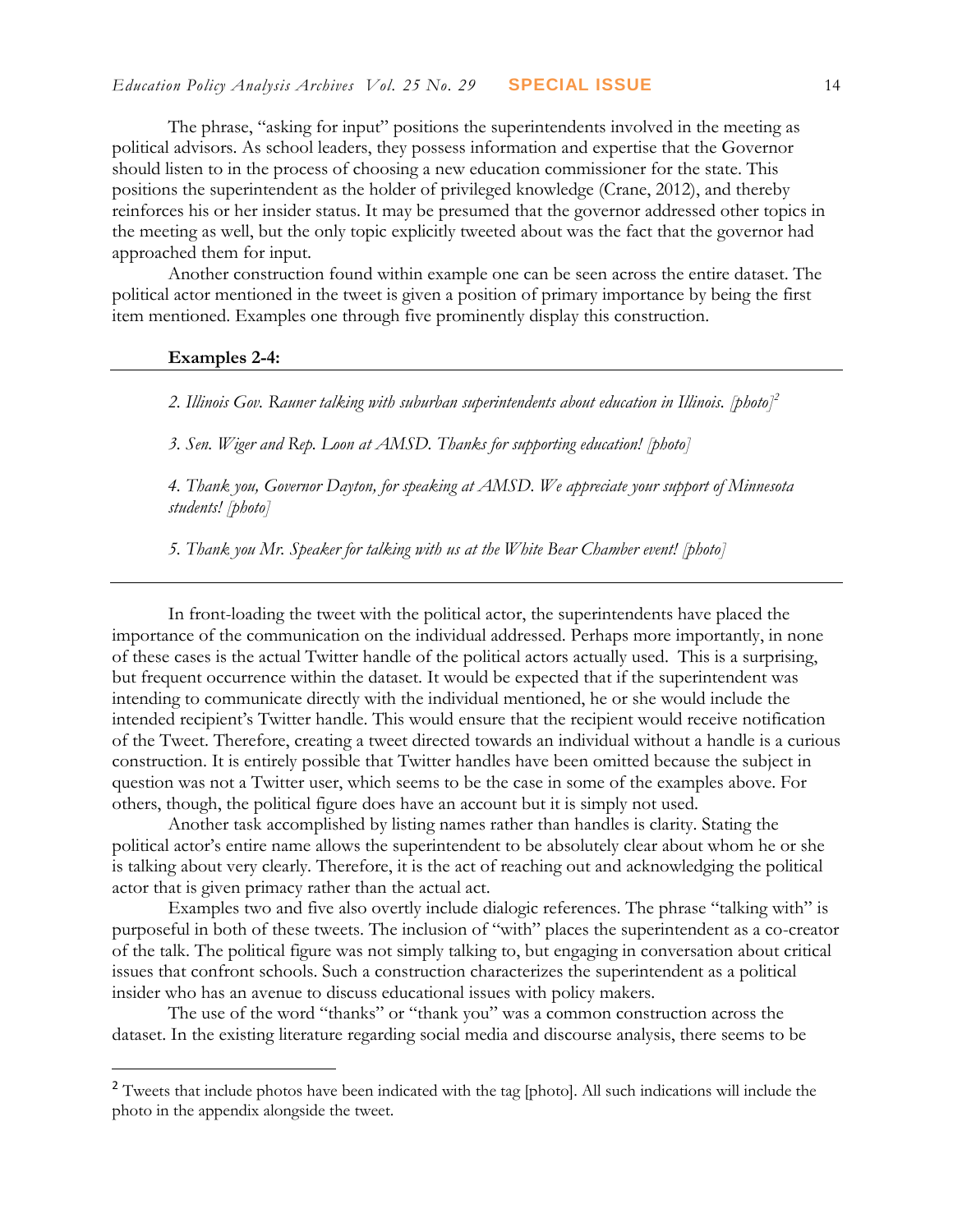very little attention paid to this particular type of construction. Morrow (2006) identified the prevalence of "thanks messages" as they relate to advice seeking on internet message boards, however I believe that the "thanks" in this context are doing something different. For instance, again, there is no direct link to the political actors' Twitter accounts, which means the "thanks" may not be intended to actually be seen. Instead, these "thanks messages" may do more to show a transactional relationship. For instance, by placing the superintendent in a position to say "thanks," he or she must be the recipient of some benefit from the act of the political figure. This further establishes the idea of a relationship between the superintendent and the political figure, whether it is based in reality or not.

Another anomaly that is present in examples two through five is the inclusion of photos depicting the superintendent physically at an event with the political actor(s). This semiotic representation is incredibly powerful to convey the insider status of the superintendent. He or she is not simply a school official with an opinion, but an active participant within the political world.

There are certainly exemptions to the constructions presented above. There are times when superintendents do rely on Twitter handles within their tweets. Two obvious exceptions to this are examples six and seven.

#### **Examples 6-7:**

*6. Great meeting today @VaSecofHealth, @yostfordelegate, and our @PulaskiCoSchool partners, discussing early childhood education.*

7. *Happy birthday @GovernorVA from the great #SWVA…*

In example six, the superintendent in question names two elected officials by Twitter handle alone. Interestingly, both of these accounts include the officials' roles within the handle; one does not include the individual's name at all while the other acknowledges that the delegate's last name is likely Yost. By using the Twitter handle, it may be assumed that the superintendent intended for the individuals to see the tweet. This example is purely an acknowledgement and thankful communication. As such, it may be more of an act of coalition building and relationship development than anything else.

Example seven was a particularly unique construction that stood out during data analysis as distinct from any other construction. In this tweet the superintendent addresses the Governor's twitter handle, indicating a direct comment that he is sending to the addressee. In this case, however, it is highly likely that the Governor actually has a social media account manager who maintains his account, therefore, while ostensibly a direct comment to the person in question, it is likely known that in reality it will not reach it's intended recipient. In addition, the superintendent's wishing of a "Happy birthday" indicates a close connection between the two. Looking through the existing data for this superintendent's Twitter activity, there are no other instances of him wishing individuals happy birthday. Finally, the conclusion of this statement, "from the great #SWVA..." is a reference to a regional branding of Southwest Virginia. It is interesting that the superintendent does not reference his school district in particular, but a geographical region. Given that schools are far less likely to adhere to regionalistic ideologies, but regionalism is incredibly important to political machinery, one may conclude that this tweet is driven from political motivations. Finally, ending the tweet with an ellipses is a unique construction that has no parallel within the dataset; particularly after a hashtag, which is frequently used as a tweet conclusion. The ellipses may indicate that the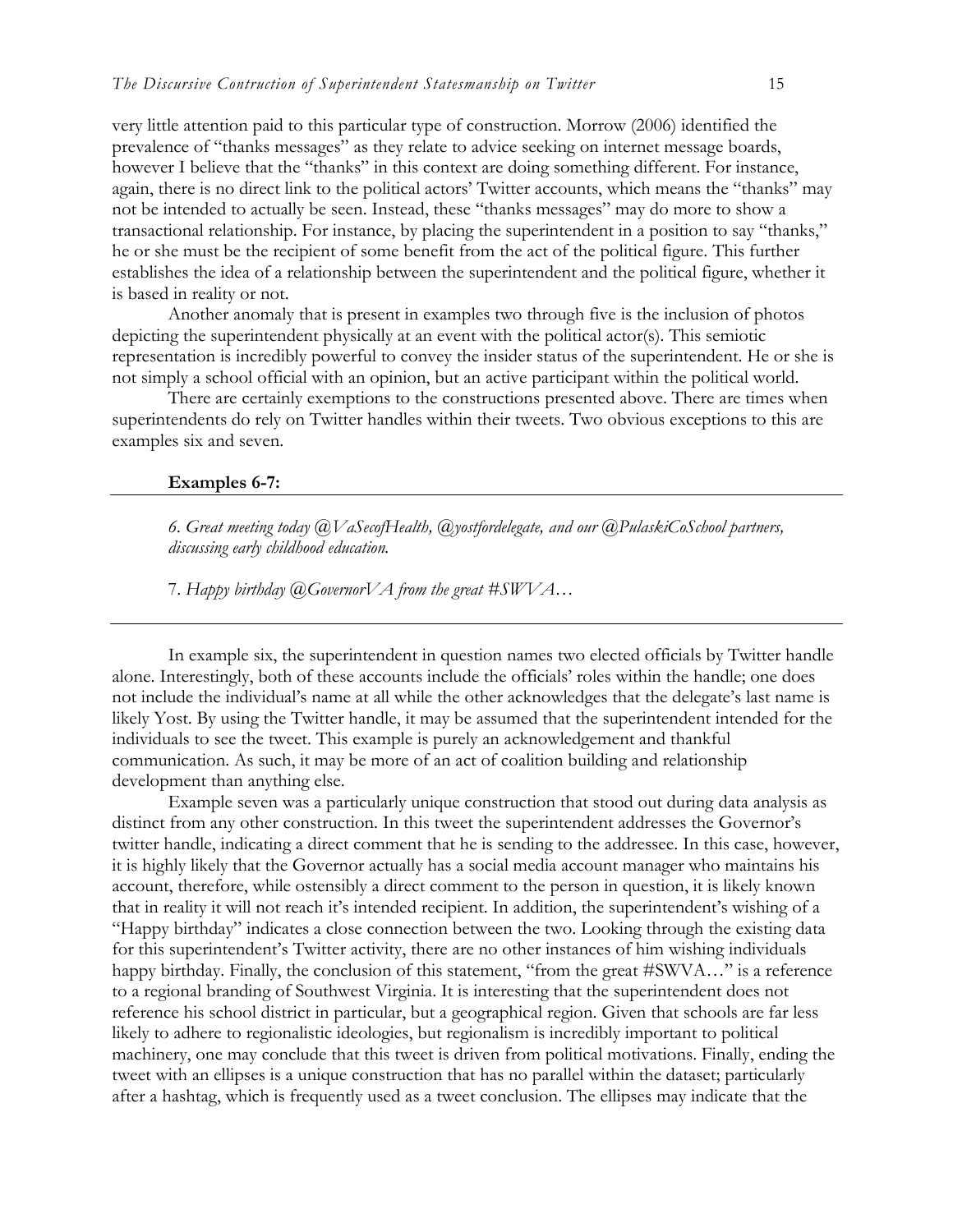conversation is not over, giving further credence to the idea that this particular superintendent has an established relationship with the Governor, whether actual or not.

#### **Example 8:**

*8. Get well soon @GovernorVA, I'm sure the hospital stay is driving you nuts!*

The sentiment expressed in example seven is recreated by the same superintendent in example eight. In this case, the superintendent once again wishes good things for the Governor, but follows it up with a personal statement that indicates a strong relationship. For parents and followers of this superintendent, the reality that may be drawn from these tweets is that the superintendent has a very strong relationship with the Governor of the state, which may influence their perceptions and indicate that he is a political player with strong ties with the political system.

Example nine is an extension of the kind of close connection displayed in examples seven and eight. In this example, the superintendent thanks a Representative for a kindness paid to him recently:

#### **Example 9:**

*9. Thank you @RepJohnKatko for taking the time out of your schedule to reach out when I was in DC yesterday to make sure I was in good shape.* 

The superintendent not only thanks the Representative for "taking the time out of your schedule," indicating that the Representative is a busy individual and his engagement was spontaneous and done because of their relationship. Furthermore, the rationale for reaching out is "to make sure I was in good shape," which indicates that there was no reason for the interaction other than simply as an act of kindness on the part of the Representative to the superintendent. Once again, such a construction creates the perception that there is an established relationship between the superintendent and the Representative in question, which indicates that the superintendent is a respected figure, and potentially even a colleague, within political circles.

Whether it is participating in a meeting or discussing personal connections to elected officials, the tweets in examples one through nine show superintendents constructing images of their relationships with elected officials. Such constructions indicate that they are insiders within the political system and have some standing to either discuss, or possibly influence, the political process at large. For the community members, parents, students, and teachers seeing these interactions the relationships become the primary take away.

**Engaged in the Process.** Not all representations of engagement were necessarily indicative of relationships with particular political actors. In other cases, superintendents shared instances of their work on legislative or policy issues, demonstrating engagement in the political system as an influencer from the outside.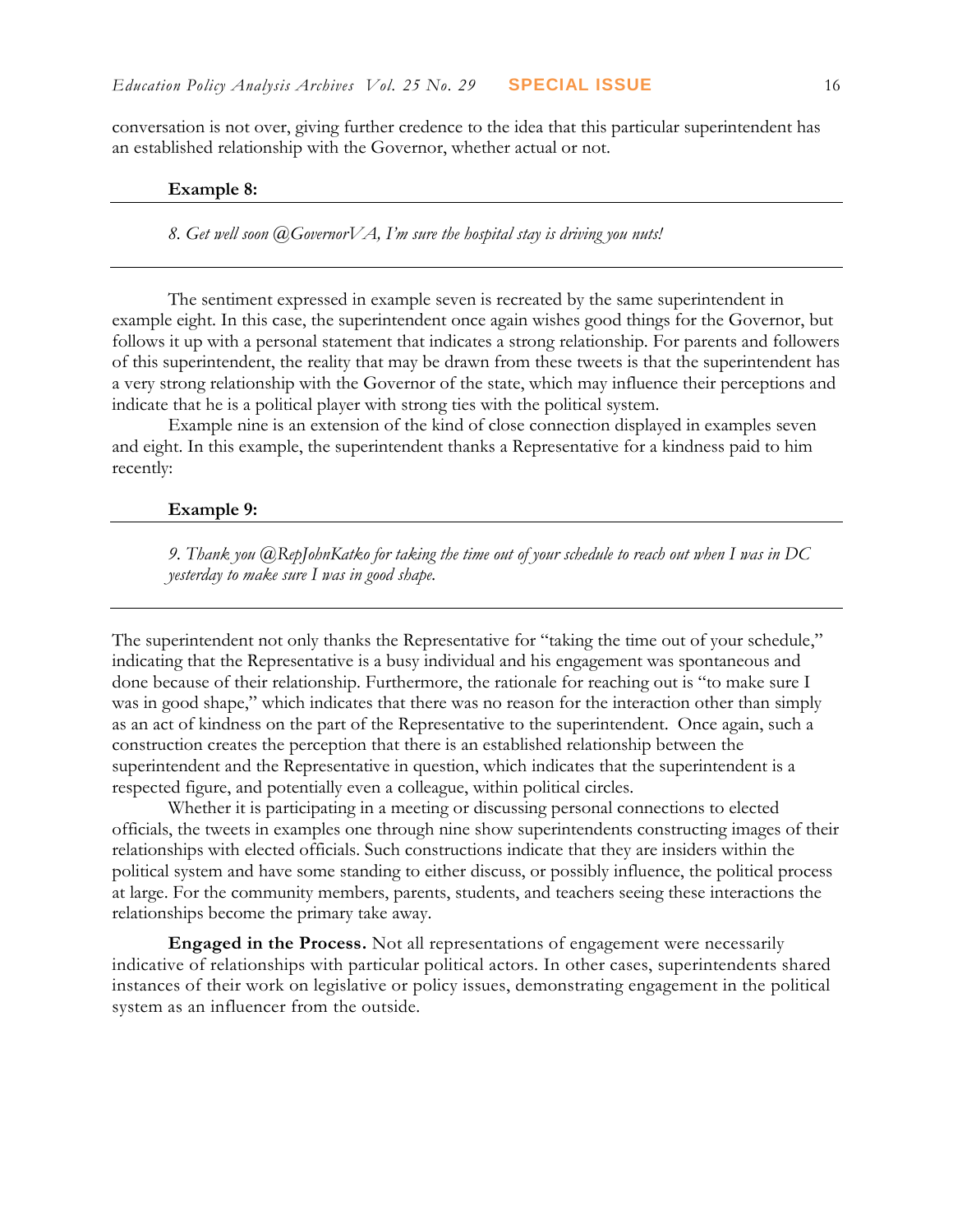#### **Examples 10-12:**

- *10. I attended a budget workshop today to determine how the Governor's budget proposal will it affect PVSD.*
- *11. Just wrapped up @amsdmn Exec/Legislative Board meeting. Working with districts across metro to position our schools for success in future.*
- *12. Meeting with local supts today about Economic Dev, Legislative changes, budgets, and community partnerships. Future is bright in Wood Co.*

In examples 10, 11 and 12, superintendents present reflective tweets in which they share activities from the day, though it is unknown whether 12 is in situ or anticipatory. In all three of these tweets, however, the superintendent is sharing personal involvement in policy or legislative issues. In example 10, the author writes "I attended a budget workshop today to determine how the Governor's budget proposal will it [sic] affect PVSD." In this instance, the superintendent is sharing that he/she is proactive in learning how policy issues affect the district and will not simply listen to talking points provided by politicians, but will seek out professional development so that he/she can interpret the impact on his/her own. There is no further information provided as to whether it will affect the district positively or negatively, only that the superintendent is now equipped to make that decision. The omission of the conclusion is curious in this instance, leading the author to the conclusion that the tweet was constructed to further support the superintendent's role as a content expert rather than making any particular judgment regarding the budget proposal itself.

In examples 11 and 12, the superintendents share that they are working within a group of other superintendents<sup>3</sup> to discuss legislative issues. In neither of these tweets are any examples provided or actions to be taken given. Instead, the fact that they are engaged in the process is the subject of the tweet. In essence, updating their followers that they are engaged participants in the legislative process.

It is worth noting that examples 10-12 are all forward looking. Example 10 is about how the proposal "will affect" PVSD, example 11 looks to "success in the future," and 12 notes that the "Future is bright." Such constructions may be rhetorical in nature. They allow for the superintendent to focus on the possibilities that lie ahead rather than the problems that exist current; a common rhetorical construction within politics.

Example 13 combines elements of examples 10-12 and example one above.

#### **Example 13:**

 $\overline{a}$ 

*13. Mtg w/ legislators in Salem today with @KimStrelchun. TY to legislators Riley, Gallegos & McLain for listening today. [photo]*

On the one hand, the superintendent shares that he/she is engaged in the political process to affect change. In this case the superintendent notes that he/she and a colleague are meeting with "legislators" at the state capital. Following this, he thanks three specific legislators for "listening"

<sup>3</sup> The AMSDMN is the Association of Metropolitan School Districts of Minnesota.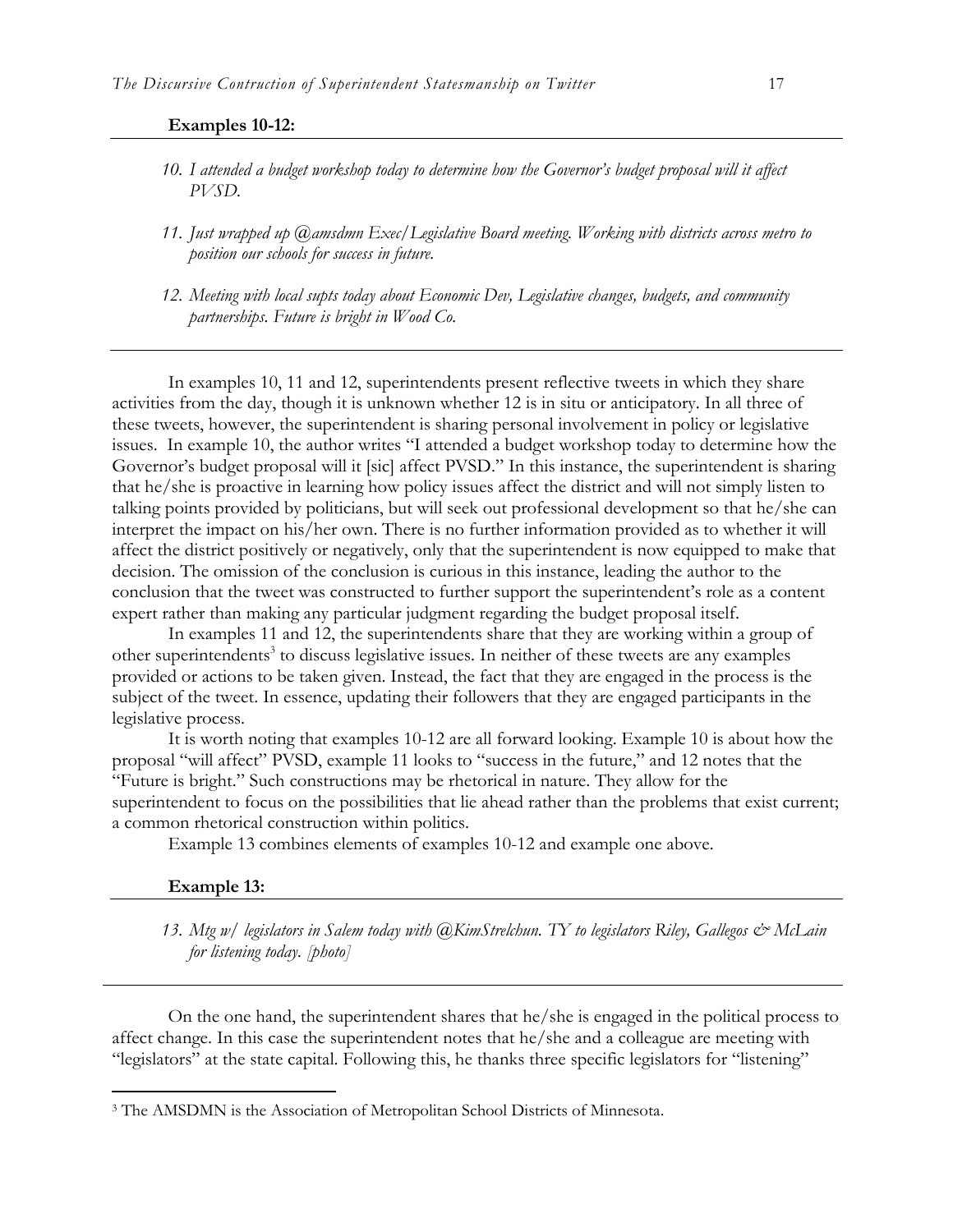today. The use of the term listening to describe what others were doing indicates that they themselves were there to share their opinion and/or complain about current issues. Where this example diverges from the other three in this set is that it does not indicate that solutions were actively being sought, only that things were being shared. Furthermore, like above, the non-use of Twitter handles indicates that the tweet may not be constructed for the audience ostensibly addressed in the tweet. This is further reinforced by the fact that a twitter hand is used to address the superintendent's colleague "@KimStrelchun."

The direct thank you to the individuals without the use of Twitter handles is particularly curious. One possible explanation may be that the individuals in question do not participate on Twitter. However, if that is the case, why would superintendents thank an individual on a platform that they know they are likely to never see. Perhaps the answer may lie in the fact that someone connected to the individuals will see the tweet and convey the thanks, but that seems to rely on chance far too much. I posit, instead, that the thank you really provided an opportunity for the superintendent to share his/her engagement with the elected officials and to further reinforce that they were "listening" to him/her; a reality that further indicates that the superintendent is a political actor engaged in the process.

The 13 tweets provided above display a range of activities wherein superintendents use Twitter to construct images of themselves as engaged within the political structure. Whether that be as a colleague or friend to political actors or an engaged professional providing feedback on policy, the superintendent is politically engaged as a core element of his/her job.

#### **Activism**

The above tweets demonstrate that superintendents are engaged in the political process, but do not go so far as advocating for and promoting particular legislative and/or policy choices. As was noted above, historically superintendents have exercised caution with respect to their over political nature. Instead, as Boyd (1974) noted, school superintendents prefer to rely on nonpolitical resources to accomplish their goals. While many leadership standards encourage superintendents to understand and engage in political dialogue for the benefit of their school (National Policy Board for Educational Administration, 2011; The Council of Chief State School Officers, 2015), the need for caution still exists. The advent of associations and various school-oriented interest groups have become their political voice, allowing superintendents to maintain their standing within their local context without alienating members of the board or their community.

The next group of examples focuses almost entirely on school superintendents challenging the traditional paradigm and publically engaging in discourse about political issues. In general, these tweets may be characterized as advocacy, in that they are explicitly in support or in opposition to particular ideas being discussed in the policy or political realm. The difference between Representations of Engagement and Activism are important. On the one hand, discussing engagement in the process indicates that the individual is a political player, further developing his/her role as a leader within the community. Activism for issues, however, ties purpose to action. It identifies the issues with which one associates and speaks to where the superintendent places importance in the political dialogue.

Policy Topics. Examples 14 and 15, superintendents use various discursive strategies to discuss policy issues that they hold important.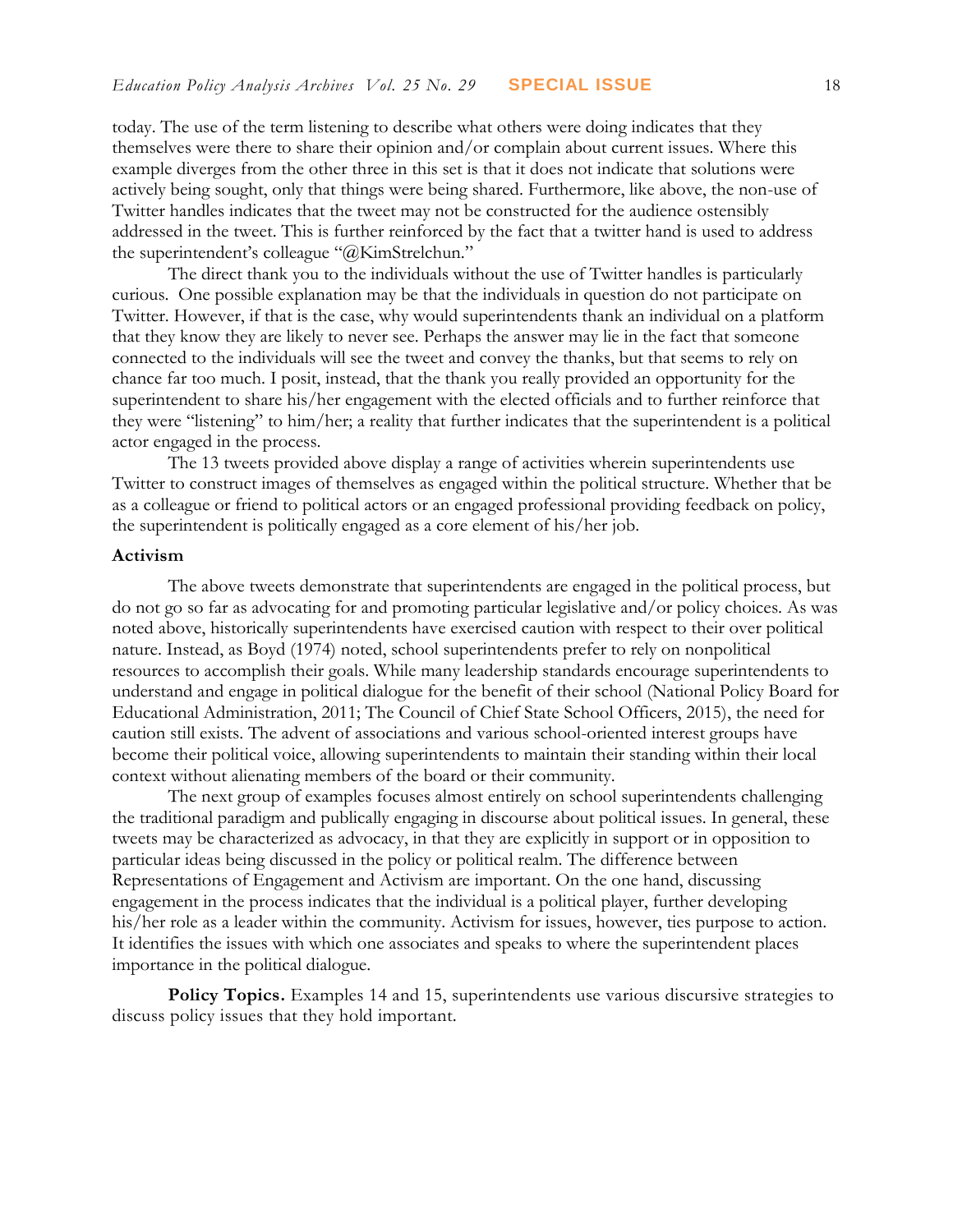#### **Examples 14-15:**

- *14. Critical thinking, problem-solving, reading & writing skills emphasized by #CommonCore will help prepare students for the SAT #CA4CommonCore*
- *15. Early reports are NDSA Smarter Balanced Assessments have been working flawlessly…. #AprilFoolsday2015 #smile everyone #Keepperspective*

Example 14 is one tweet among a series shared by a single superintendent. The content of all of the tweets included sharing either examples from within the school or facts and details about Common Core. It must be noted that at the time of these tweets, Common Core was a highly politicized educational policy issue. Many parents and community members were polarized on the subject because of political narratives that had come to characterize the standards debate. For this particular superintendent, Twitter was a mechanism for sharing the positive aspects of Common Core, not through outright political campaigning, but by making the standards human-focused and showing how they benefit students.

Not every superintendent advocates positively for policy topics. Some use Twitter as a means of criticizing policies. In example 15, a superintendent references the highly politicized Smarter Balanced Assessment, which was closely linked to the development of Common Core Standards. Rather than posit a cogent argument for his/her dislike of the test, however, the superintendent uses hashtags as a means of comic relief. Using the hashtag, #AprilFoolsday2015 allowed the superintendent to criticize the role-out of the Smarter Balanced assessment; an act which not only defines his/her stance on the subject of the test, but also deflects potential criticism that may come to the district from parents and students regarding the testing process.

Examples 16 and 17 are both tweets about public policy issues that directly position the superintendents within a political camp.

#### **Examples 16-17:**

- 16. Bad public policy is cured by an engaged citizenry. Are you holding your Rep & Senator accountable for *this?<http://t.co/DTHDZ9Uga4>*
- *17. Glad to hear that #SCOTUS is providing the right of marriage to ALL. I have many happy friends great day to be an American!*

In example 16, the superintendent links to a news article regarding a charter school not being held accountable for poor performance. The language that is used to describe how to solve such problems is rhetorical in nature. The superintendent states, "Bad public policy is *cured* by and engaged citizenry," which might indicate that the policy environment is sick or malfunctioning when issues such as those outlined in the article arise. It is the role of the citizenry to get involved in such issues and hold politicians "accountable." The use of the word "accountable" indicates that the superintendent is suggesting voting repercussions because of the article, not just complaints or discussions. As such, the superintendent is suggesting to his/her followers appropriate voting measures and acting as a political advisor on educational issues.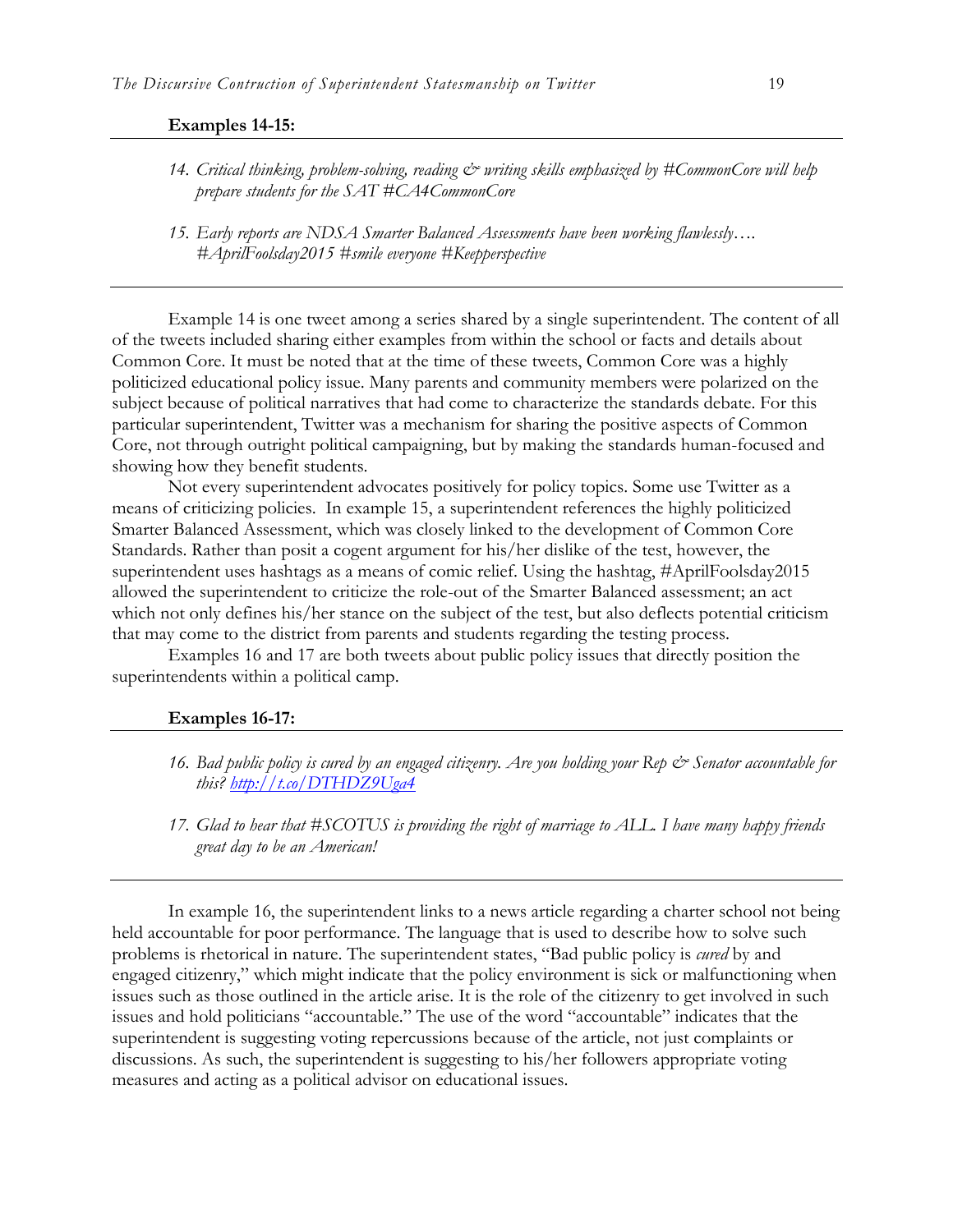Example 17 touches on a larger social issue directly influenced by the Supreme Court decision to allow same sex marriage. It is noteworthy that the superintendent does not frame this tweet as a pro-same sex marriage tweet, but as a pro "marriage to ALL." In doing this, the superintendent clearly takes a stand on a potentially divisive political issue, but does so in a way that will not overtly offend constituents who may disagree with him/her. Such a construction is political by nature and shows a sophistication regarding political topics and navigating community biases, while at the same time having the courage to advocate for causes that matter to him/her.

One of the most frequent policy topics that superintendents share/discuss on Twitter relates to finances and educational spending.

#### **Examples 18-19:**

*18. K-12 spending in VA is at pre-recession levels. Delay is denial. If you want a 21st Century Workforce, it's time to invest in our future now*

*19. State Funding - The Rest of the Story http://t.co/4nBB8yrY9e*

In example 18, the superintendent makes the case that K-12 spending in Virginia is not at an adequate level. His/her reference for adequate is interesting, however, indicating that current spending is at "pre-recession levels." Given the superintendent's construction, it is assumed that this is a bad thing, but an interpretation could be posited in which this statement indicates spending is returning to pre-recession levels, which may indicate a recovery. In addition, the superintendent states, "Delay is denial," ruling out any potential alternative interpretation. Finally, the superintendent makes the leap that funding schools at higher levels will lead to a "21<sup>st</sup> Century" Workforce," for which there is no evidence provided. In essence, this tweet is an example of a superintendent advocating for more funding for schools, justifying his position through a data point and linking it to student success and economic benefit.

Example 19 includes a link to the superintendents' school blog, where he proceeds to explain the complexity of school funding and where that money goes in schools. The language in this tweet does a couple of important things, first it harkens back for many to the famous radio program host, Paul Harvey. *The Rest of the Story* was a radio show hosted by Harvey and consisted of short stories that provided compelling backstories in an attempt to further illuminate the subject. In referencing this, the superintendent is, in a folksy way, setting the stage to explain the complexity and nuance of school finance.

Another construction found in example 19, which was certainly present across the dataset, but not a common practice, was the use of a personal blog to provide insight on complex political topics. Rather than try to address the whole of school finance issues within the limit of 140 characters, the superintendent instead used the platform provided by Twitter to direct followers back to his webpage where he could dedicate the necessary time and space to the subject at hand.

In the six examples provided above, the superintendents used sophisticated political rhetoric and devices to advocate for causes and issues that were important to them. Those causes may be directly related to outcomes within the school district, but as in the case of example 17, there are instances where the topics are broader social issues that impact everyone across the community.

**On Behalf of Students.** Overall within the dataset, mentions of students (including the words kids, kid, children, child) occur far less within tweets that have been coded as political as their occurrence in the data set broadly. For instance, the word student(s) is referenced 150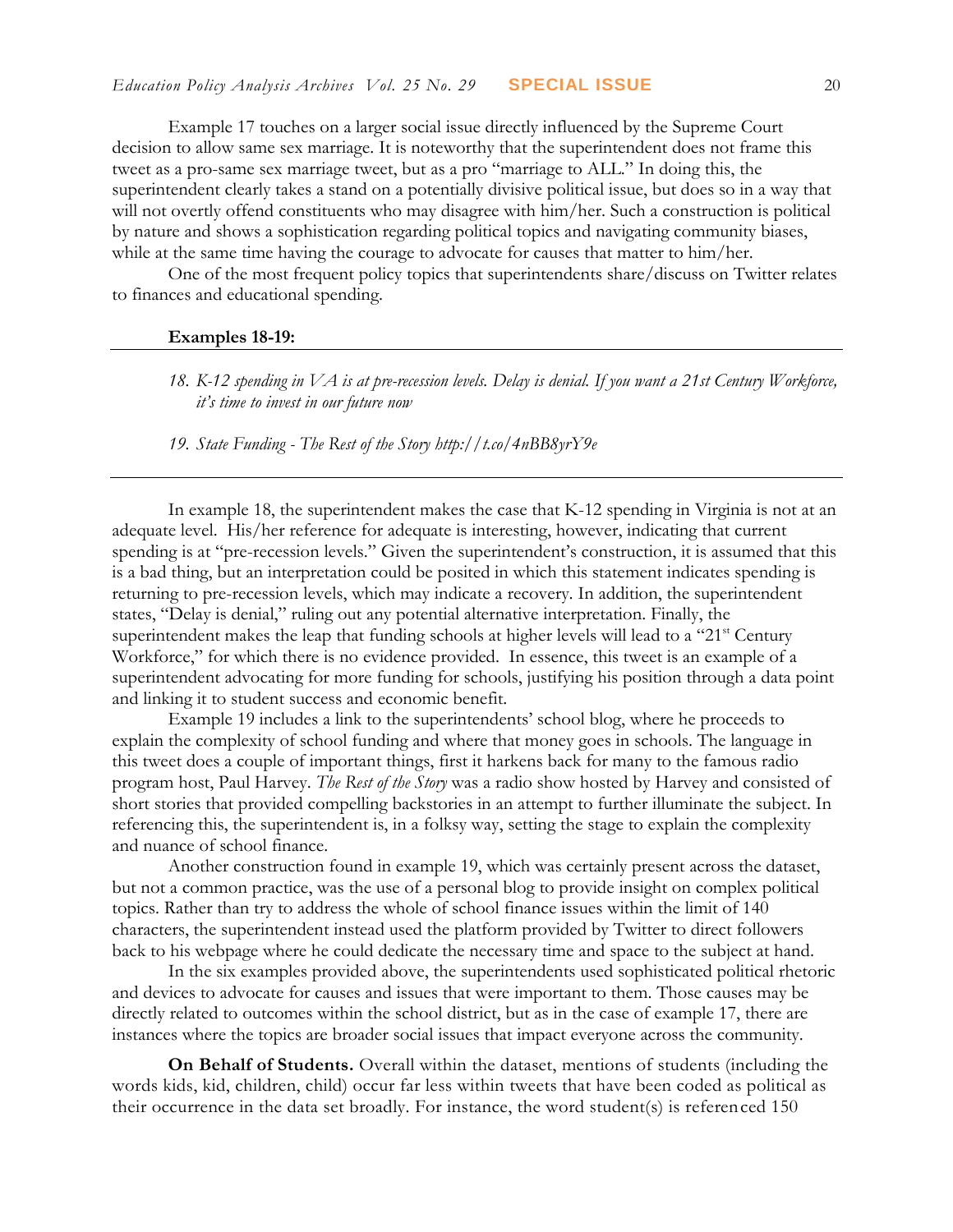(9.3% of all tweets) times within the tweets labeled as political, whereas it is referenced 4,090 (24.5% of all tweets) in the complete dataset. The use of the term student(s) in those tweets coded as political are interesting from a discourse perspective though.

The following six tweets have all been selected because they are representative of tweets that mention students and are political in nature.

#### **Examples 20-21:**

- *20. Terrific MSBA advocates for education meeting with Rep. Kline. Thanks for supporting Minnesota students!<http://t.co/WvQqhX8kIU>*
- *21. Budget in Enosburg passes by huge voice vote from the floor! Great job supporting students voters of Enosburg!!!! FNESU#*

The first thing that is apparent among many of these tweets is that the use of the term "student" may be viewed as a rhetorical construction known as synechdoche. Deborah Stone (2002) noted that synechdoches are symbolic representations wherein a part is used to represent the whole. Such linguistic devices are import in "political life because we often make policies based on examples believed to be representative of a larger universe" (p. 138). In examples 20 and 21, the word "students" accomplishes this task. In both cases, it is posited that voters and politicians are "supporting students." In actuality, the tasks they are accomplishing support the school as a whole, but students are the more visible part and, frankly, the more persuasive from a rhetorical perspective.

Another important use of the student(s) among the political data set is to position the superintendent as the protector and benefactor of children.

#### **Examples 22-23:**

- *22. Testifying on behalf of all Vermont students! Let's govern and make decisions for Students not for VT adults at the expense of kids*
- *23. Looking forward to defending students and teachers tonight at a public forum in Lyncourt regarding testing and evaluation for schools.*

In both examples 22 and 23, the superintendent clearly places him/herself in a position of working on behalf of students. In example 22, the superintendent writes, "Testifying on behalf of all Vermont students!" Such a sentiment in essence positions the superintendent as the protector of kids. The superintendent goes on to write, "make decisions for Students not for VT adults," which is an expression found frequently across the dataset. In essence, this construction posits that students are overlooked because they do not have a voice in the political system. As a result, it is all the more important that the superintendent function as their voice and works on students' behalf for a fair system.

Example 23 is a slightly different take on a similar construction. Rather than positioning him/herself as a protector of students alone, this superintendent claims to be "defending students" and teachers." It is worth noting the use of "defending" conjures images of battle, which is another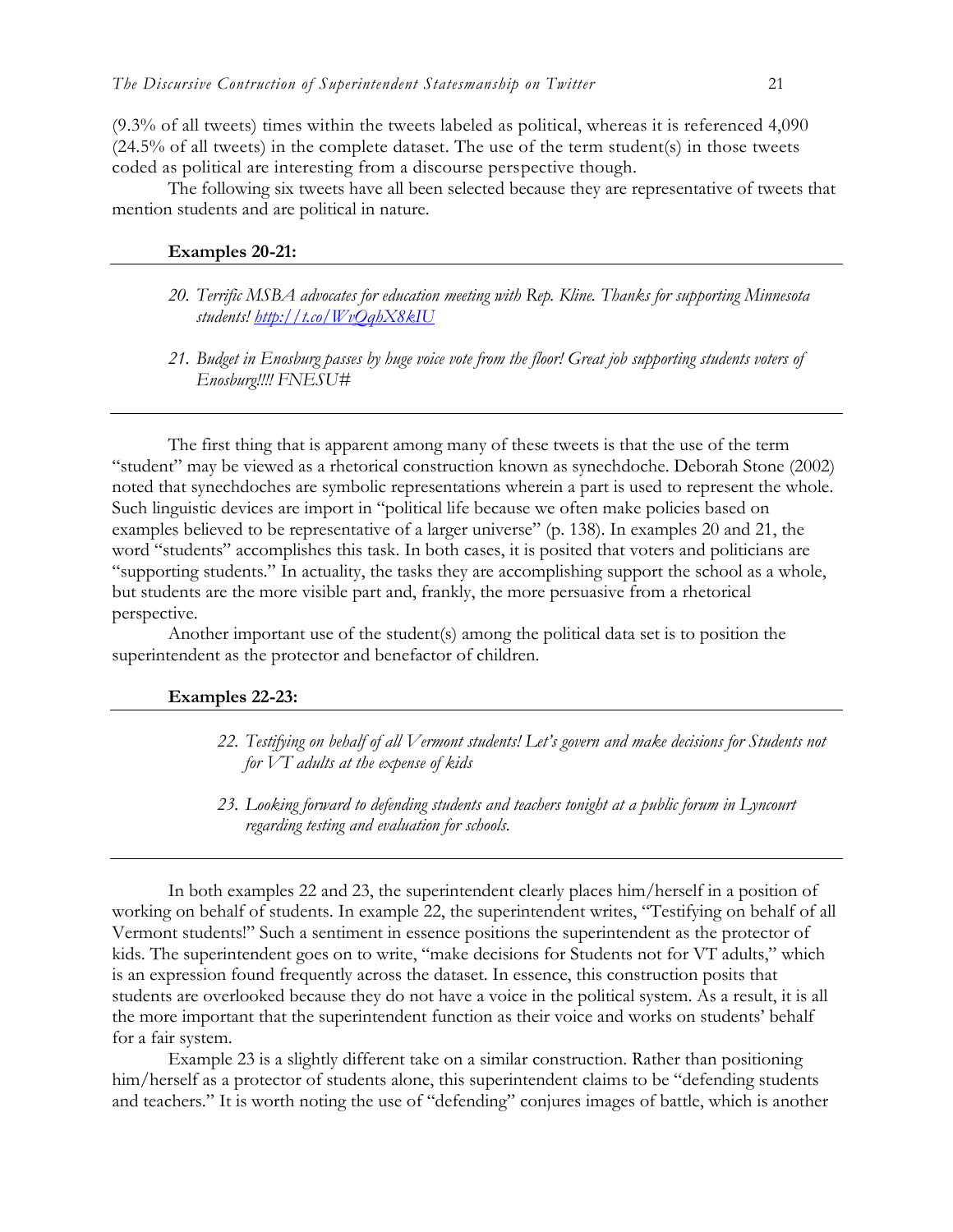rhetorical strategy used to position one's position against another's. Regardless, this tweet conforms to the ideological positioning of the previous tweet in that it positions the superintendent as the defender of students and teachers, working on their behalf within a system set up against them.

Finally, students are often positioned as the reason why superintendents do their job and make the difficulties of the political system worthwhile.

#### **Example 24:**

*24. As @NYGovCuomo and @syracusedotcom beat me up I am reminded by a student why I chose this job… [photo]*

In example 24, the superintendent notes that he/she has suffered in a recent discussion with the Governor and the local newspaper. This tweet shares a photo, which may be seen in the appendix, in which a student writes a nice comment about the superintendent. This tweet is complex and does many things. First, as identified in the first section of this analysis, the inclusion of the Governor's twitter account and the newspaper positions the superintendent as an insider within the political system. By noting that these two "beat me up" calls forth battle imagery, as stated earlier, which rhetorically places the educational system in competition with the political system. In this battle, the superintendent is the representative of the school and acts on behalf of student. It is the note left by the student that provides refocusing and encouragement to continue the battle for this superintendent.

In addition, it is interesting to note that the superintendent does use the Governor's and newspaper's actual Twitter handle, indicating that he purposefully wanted them to see the tweet. The tweet is then finished with an ellipses, which may indicate that the conversation is not over. In many ways, this entire construction could be interpreted as a political positioning with the intention of telling the Governor and newspaper that the superintendent is the defender of kids and the battle is not over.

### **Discussion and Conclusion**

The importance in the examples provided above lies not in what the tweets say, but in what they do. That is, each of the tweets construct specific relationships between the superintendents in question and the political landscape that exists outside of the school. For the first 13 examples, coded as Representations of Engagement, the discourse within the tweets positioned the superintendent as a political figure who either works closely with or has close relationships with other political figures. In the final 11 tweets, coded as Activism, the discourse within the tweets positioned the superintendents as either holding strong political opinions that constituents should listen to or as defenders of students from the political system.

In both cases, superintendents are defining their roles as political in nature and are using Twitter as a medium for sharing with a broad audience, despite the potential risks inherent in discussing politics with their constituents. In order to accomplish this, superintendents have employed discursive techniques, such as synecdoche and rhetorical allusions in order to create a positive narrative.

This analysis has led me to form a hypothesis that social media is enabling the establishment of an evolving role within the superintendency. Callahan (1966) viewed the role of Educational Statesman as an important component of the superintendency. He characterized this role as one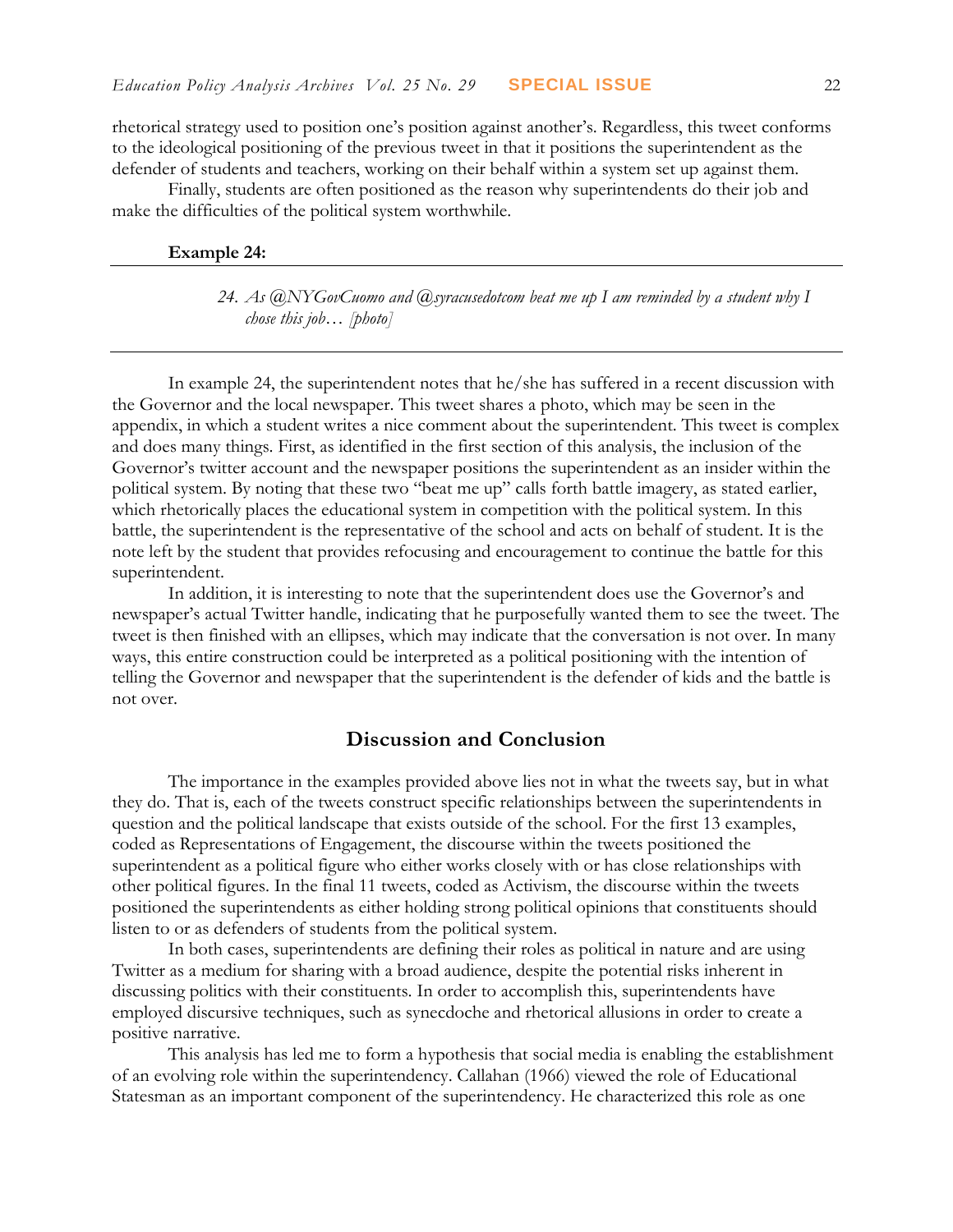which required individuals to be politically savvy and capable of developing coalitions to better the educational opportunities for students. The term statesman, however, has proved problematic. Many scholars have noted that the term itself calls to mind an elevated individual, highly involved in the governing elite, working diligently to better the lives of their constituents (Björk & Gurley, 2005). Superintendents, however, work closely with their constituents and have historically sought to distance themselves from the world of politics (Boyd, 1974). Therfore, Björk and Gurley (2005) and Brunner et al. (2002) have convincingly argued that a term like political strategist more aptly suits the political involvement of superintendents as it is much more strategic in nature and heavily reliant upon micropolitics rather than macropolitics.

This study has indicated, however, that superintendents are utilizing Twitter as a means to construct an image of themselves as political insiders and advocates. The representations of engagement showed superintendents constructing images of themselves on Twitter wherein they had access to a broad range of politicians. They used mechanisms, such as dialogic representation and personal well-wishes to develop representative connections with the politicians who represent their community. Likewise, the examples of activism showed how superintendents publicly stood up for and fought on behalf of their students.

Therefore, I believe that superintendents are fulfilling elements of the role of "statesman" on-line in the 21<sup>st</sup> century. Through careful and strategic image management, superintendents are beginning to utilize Twitter as a platform for constructing their political identity. The political activity of superintendents on Twitter construct images of superintendents as benevolent benefactors engaged in the political system, either directly or indirectly, for the betterment of students. This action conforms to both the Platonic and Hamiltonian conception of statesman, and warrants further examination.

#### **Limitations**

The study at hand examines the tweets of a relatively small sample of school superintendents on Twitter. The intent was not to define practice, but to examine emerging discursive practices. For instance, Brunner, Grogan, and Björk (2001) and Grogan (2000) have argued that the there is a need for a reconceptualization of the superintendency from a feminist, post-modernist perspective. Likewise, examining discursive practices on Twitter would benefit from such a critical lens and likely illuminate new findings.

Discourse analysis as a methodology is grounded in a personal philosophical positioning. As such, others may interpret discursive practices or implications differently than I. Therefore, I welcome various perspectives on the subject at hand in order to more fully understand the nature of political dialogue by superintendents on Twitter. I believe as social media becomes more ubiquitous and superintendents turn to it as a tool for communicating with parents, teachers, students and community members, it will continue to be important to fully understand how their usage constructs their identities and roles as modern school superintendents.

#### **References**

- Alcoff, L. M. (2005). The metaphysics of gender and sexual difference. *Feminist interventions in ethics and politics: Feminist ethics and social theory*, 17. https://doi.org/10.1093/0195137345.003.0006
- Augoustinos, M., Walker, I., & Donaghue, N. (2014*). Social cognition: An integrated introduction*. Thousand Oaks, CA: Sage.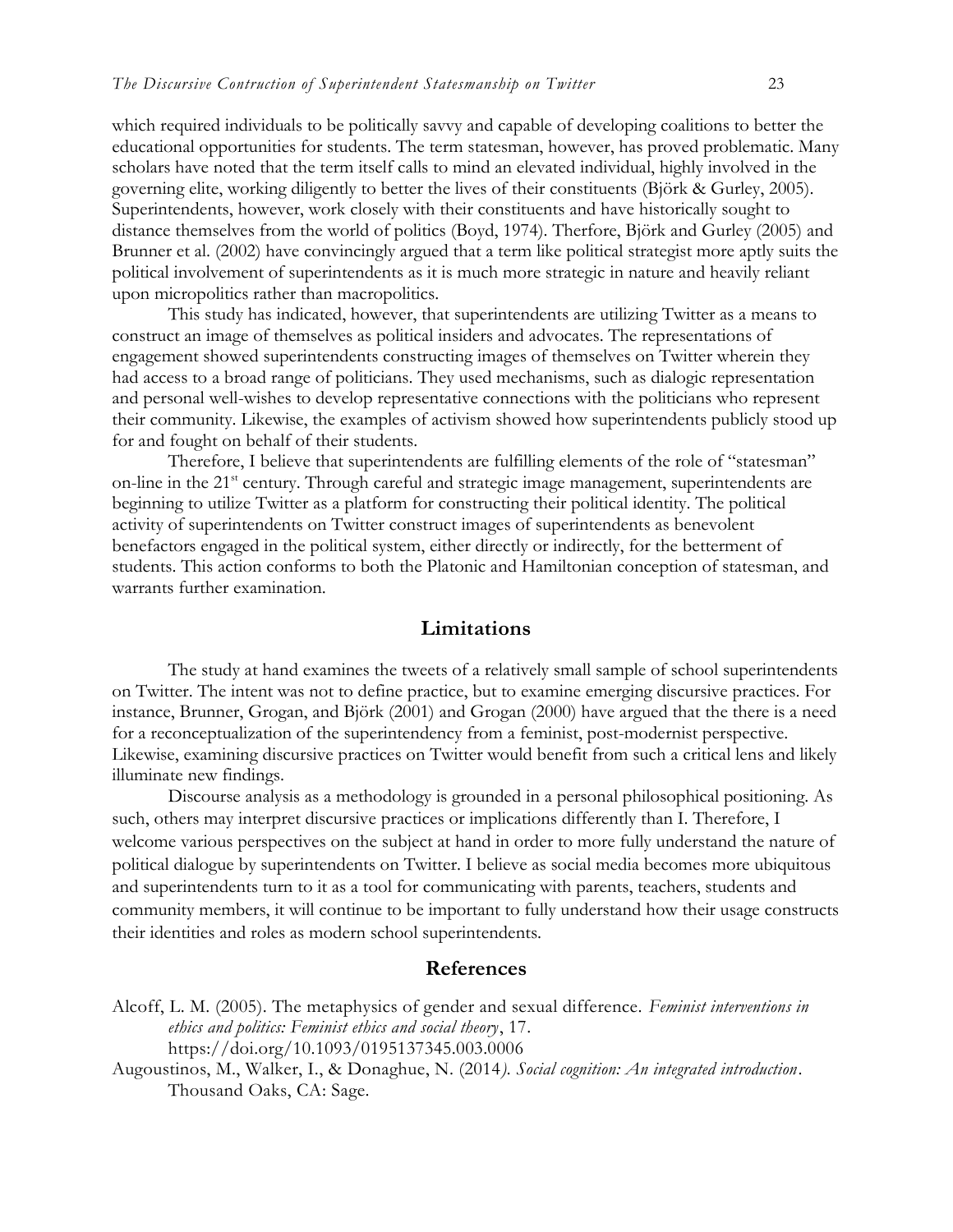- Billig, M. (1991). *Ideology and opinions: Studies in rhetorical psychology*. Newbury Park, CA: Sage.
- Björk, L. G., & Gurley, D. K. (2005). Superintendent as educational statesman and political strategist*. The contemporary superintendent: Preparation, practice, and development*, (pp. 163-185). Thousand Oaks, CA: Corwin Press.
- Björk, L. G., & Keedy, J. (2001). Politics and the superintendency in the USA: Restructuring inservice education. *Journal of In-Service Education, 27*(2), 275-302. https://doi.org/10.1080/13674580100200172
- Björk, L. G., & Kowalski, T. J. (2005). *The contemporary superintendent: Preparation, practice, and development*. Thousand Oaks, CA: Corwin Press.
- Blase, J., & Blase, J. (2002). The micropolitics of instructional supervision: A call for research. *Educational Administration Quarterly, 38*(1), 6-44. https://doi.org/10.1177/0013161X02381002
- Boyd, W. L. (1974). The School Superintendent: Educational Statesman or Political Strategist? *Administrator's Notebook, 22*(9), 1-4.
- Brunner, C. C. (2002). A proposition for the reconception of the superintendency: Reconsidering traditional and nontraditional discourse. *Educational Administration Quarterly, 38(*3), 402-431. https://doi.org/10.1177/0013161X02383005
- Brunner, C. C., Grogan, M., & Björk, L. G. (2002). Shifts in the discourse defining the superintendency: Historical and current foundations of the position. *Yearbook of the National Society for the Study of Education, 101*(1), 211-238. https://doi.org/10.1111/j.1744- 7984.2002.tb00010.x
- Bruns, A., & Burgess, J. E. (2011). *The use of Twitter hashtags in the formation of ad hoc publics.* Paper presented at the Proceedings of the 6th European Consortium for Political Research (ECPR) General Conference 2011.
- Burr, V. (2003). *Social constructionism*. New York, NY: Psychology Press.
- Callahan, R. E. (1966). The superintendent of schools: An historical analysis. (ERIC Document Reproduction Service No. ED 0104 410)
- Carpenter, J. P., & Krutka, D. G. (2014). How and why educators use Twitter: A survey of the field. *Journal of Research on Technology in Education, 46*(4), 414-434. https://doi.org/10.1080/15391523.2014.925701
- Couros, A., & Jarrett, K. (2012). Twitter. In S. McLeod & C. Lehmann (Eds.), *What school leaders need to know about digital technologies and social media* (pp. 147-152). San Fransisco, CA: Jossey-Bass.
- Cox, D., & McLeod, S. (2014). Social media marketing and communications strategies for school superintendents*. Journal of Educational Administration, 52*(6), 850-868. https://doi.org/10.1108/JEA-11-2012-0117
- Crane, L. (2012). Trust me, I'm an expert: Identity construction and knowledge sharing. *Journal of Knowledge Management, 16(*3), 448-460. https://doi.org/10.1108/13673271211238760
- Cunha, E., Magno, G., Gonçalves, M. A., Cambraia, C., & Almeida, V. (2014). He votes or she votes? Female and male discursive strategies in Twitter political hashtags. *PLoS ONE, 9*(1). https://doi.org/10.1371/journal.pone.0087041
- Danescu-Niculescu-Mizil, C., Gamon, M., & Dumais, S. (2011, March). Mark my words!: linguistic style accommodation in social media. In *Proceedings of the 20th international conference on World wide web* (pp. 745-754). ACM.
- Docteur Tweety. (2015). TwExList. Retrieved from http://www.docteur-tweety.com/twexlist/
- Edwards, D., & Potter, J. (1992). *Discursive psychology*. London: Sage.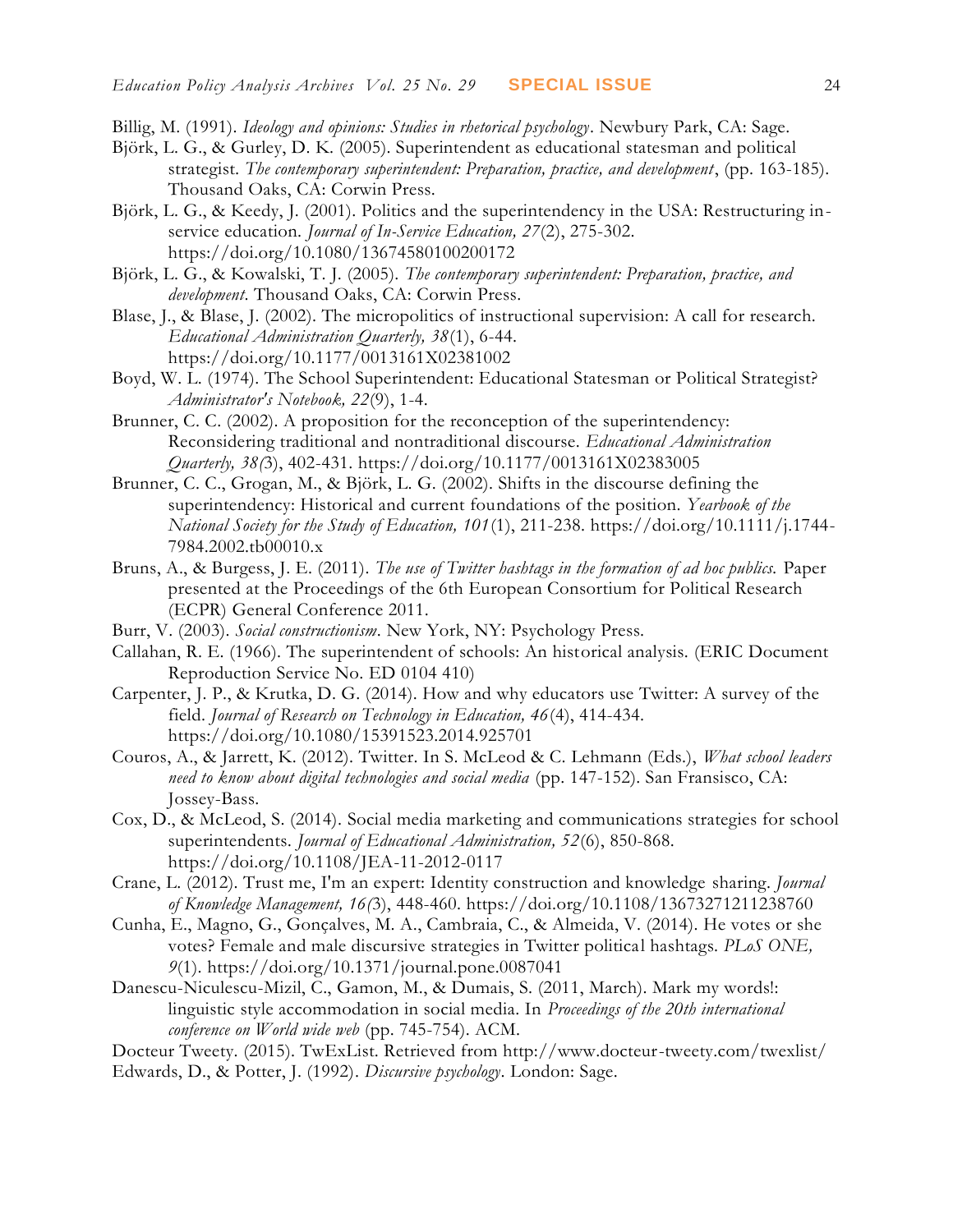- Edwards, M. E. (2006). *The modern school superintendent: An overview of the role and responsibilities in the 21st century*. New York, NY: iUniverse, Inc.
- Eichstaedt, J. C., Schwartz, H. A., Kern, M. L., Park, G., Labarthe, D. R., Merchant, R. M., . . . Sap, M. (2015). Psychological language on twitter predicts county-level heart disease mortality. *Psychological science, 26*(2), 159-169. https://doi.org/10.1177/0956797614557867
- Gardner, D. P., Larsen, Y. W., Baker, W., Campbell, A., & Crosby, E. A. (1983). *A nation at risk: The imperative for educational reform*. United States Department of Education.
- Goffman, E. (1959). *The presentation of self in everyday life*. New York, NY: Doubleday Dell Publishing Group, Inc.
- Grogan, M. (2000). Laying the groundwork for a reconception of the superintendency from feminist postmodern perspectives. *Educational Administration Quarterly, 36*(1), 117-142. https://doi.org/10.1177/0013161X00361005
- Gruzd, A., Wellman, B., & Takhteyev, Y. (2011). Imagining Twitter as an imagined community. *American Behavioral Scientist, 55*(10), 1294-1318. https://doi.org/10.1177/0002764211409378
- Jørgensen, M., & Phillips, L. J. (2002). *Discourse analysis as theory and method*. Thousand Oaks, CA: Sage. https://doi.org/10.4135/9781849208871
- Kowalski, T. J. (2005). Evolution of the school district superintendent position. In L. G. Björk & T. J. Kowalski (Eds.), *The contemporary superintendent: Preparation, practice, and development* (pp. 1-18). Thousand Oaks, CA: Corwin Press.
- Kowalski, T. J. (2006). *The school superintendent: Theory, practice, and cases*: Thousand Oaks, CA: SAGE.
- Kowalski, T. J., & Björk, L. G. (2005). Role expectations of the district superintendent: Implications for deregulating preparation and licensing. *Journal of Thought, 40*(2), 73-96.
- Kowalski, T. J., McCord, R. S., Peterson, G. J., Young, P. I., & Ellerson, N. M. (2011). *The American school superintendent: 2010 decennial study.* Lanham, MD: R&L Education.
- Lindle, J. C. (1994). *Surviving school micropolitics: Strategies for administrators*: Lancaster, PA: Technomic.
- Marshall, C., & Scribner, J. D. (1991). " It's All Political": Inquiry into the Micropolitics of Education. *Education and Urban Society, 23*(4), 347-355. https://doi.org/10.1177/0013124591023004001
- Marwick, A. E., & boyd, d. (2011). I tweet honestly, I tweet passionately: Twitter users, context collapse, and the imagined audience. *New Media & Society, 13*(1), 114-133. https://doi.org/10.1177/1461444810365313
- Messina, C. (2007, October 22). Groups for Twitter; or a proposal for Twitter tag channels. [Web log comment]. Retrieved from http://factoryjoe/. com/blog/2007/10/22/twitterhashtags-for-emergency-coordination-and-disaster-relief.
- Morrow, P. R. (2006). Telling about problems and giving advice in an Internet discussion forum: Some discourse features. *Discourse Studies, 8*(4), 531- 548.https://doi.org/10.1177/1461445606061876
- National Educational Association (US). Committee of Fifteen on Elementary Education. (1895). *Report of the Committee of Fifteen on Elementary Education, with the reports of the sub committees: on the training of teachers; on the correlation of studies in elementary education; on the organization of city school systems* (Vol. 5). National Educational Association.
- National Policy Board for Educational Administration. (2011). *Educational leadership program recognition standards: District level*. Retrieved from

http://www.ncate.org/LinkClick.aspx?fileticket=tFmaPVlwMMo%3D&tabid=676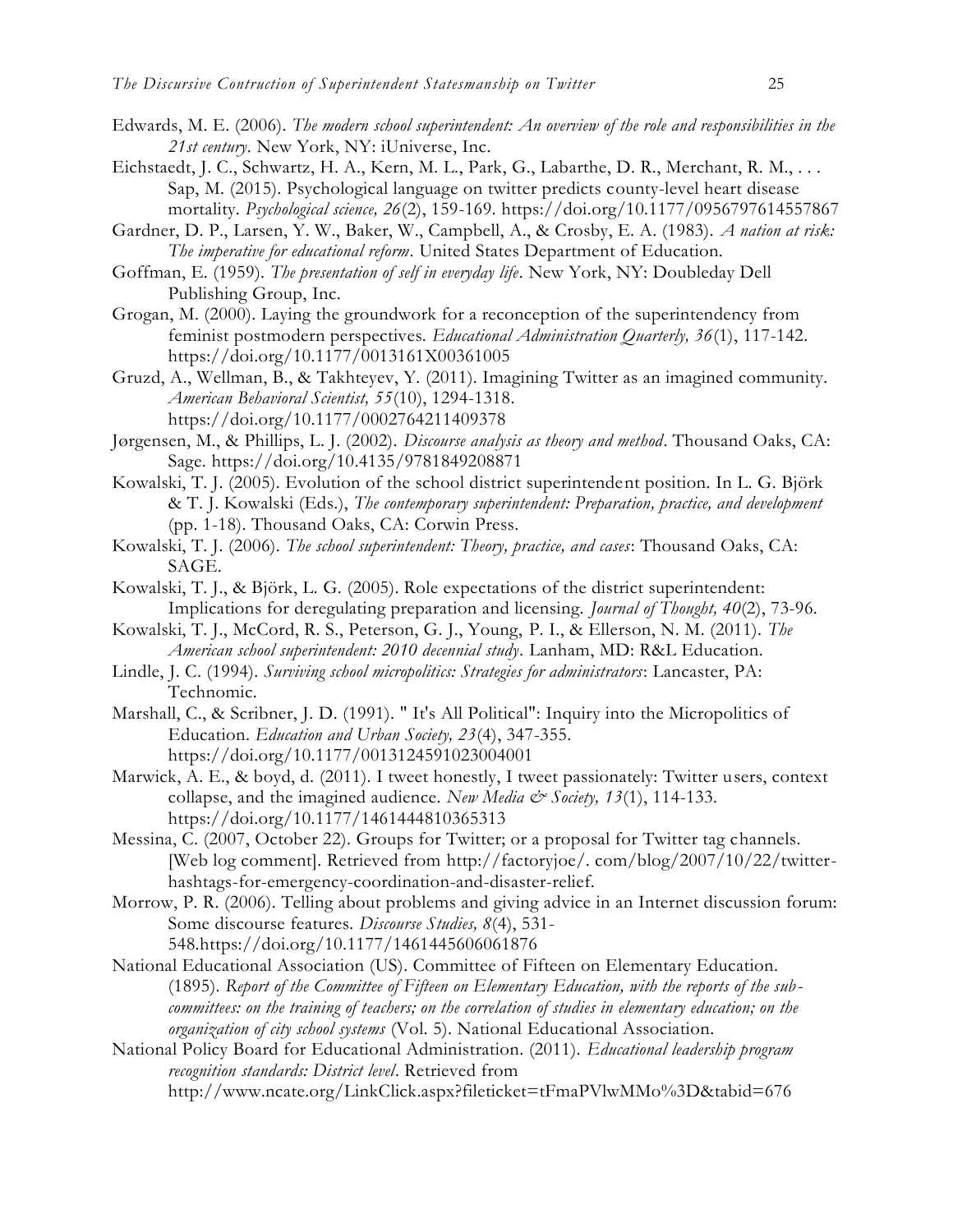- Nestor-Baker, N. S., & Hoy, W. K. (2001). Tacit knowledge of school superintendents: Its nature, meaning, and content. *Educational Administration Quarterly, 37*(1), 86-129. https://doi.org/10.1177/00131610121969253
- Ohio School Boards Association. (2016). *Regulating political activities of school employees* [Press release]. Retrieved from http://www.ohioschoolboards.org/sites/default/files/OSBAFirstAmendmentFactSheet. pdf
- Page, R. (2012). The linguistics of self-branding and micro-celebrity in Twitter: The role of hashtags. *Discourse* & Communication, 6(2), 181-201. https://doi.org/10.1177/1750481312437441
- Potter, J. (2011). Discursive psychology and the study of naturally occurring talk. In D. Silverman (Ed.), *Qualitative Research* (pp. 187-207). Thousand Oaks, CA: Sage.
- Potter, J., & Wetherell, M. (1992). *Discourse and social psychology: Beyond attitudes and behaviour*: Thousand Oaks, CA: Sage.
- QSR International Pty Ltd. (2016). *NVivo for Mac: NVivo qualitative data analysis software*.
- Reese, K. L., & Lindle, J. C. (2014). Forecasting future directions for political activism in school leadership. In J. C. Lindle (Ed.), *Political contexts of educational leadership: ISLLC standard six*. New York, NY: Routledge.
- Roth, M. Q. (2016). *Superintendent use of Twitter: Learning, leading and leveraging through social media* . (Doctor of Education dissertation), University of Pennsylvania, Pennsylvania. Retrieved from Proquest. (10241847)
- Sacks, H. (1992). *Lectures on conversation. 2 vols*. Edited by Gail Jefferson with introductions by Emanuel A. Schegloff: Oxford: Basil Blackwell.
- Sauers, N. J., & Richardson, J. W. (2015). Leading by following: An analysis of how K-12 school leaders use Twitter. *NASSP Bulletin*, *99*(2), 127-146. https://doi.org/10.1177/0192636515583869
- Sharp, W. L., & Walter, J. K. (2004). *The school superintendent: The profession and the person*: Lanham, MD: R&L Education.
- Stone, D. (2002). *Policy paradox: The art of political decision making* (Revised ed.). New York, N.Y.: W. W. Norton & Company.
- The Council of Chief State School Officers. (2015). *Educational leadership standards: ISLLC 2015*. Washington, DC: The Council of Chief State School Officers Retrieved from http://www.ccsso.org/Documents/2008/Educational\_Leadership\_Policy\_Standards\_20 08.pdf.
- Twitter. (2009). *What's happening?* Retrieved from https://blog.twitter.com/2009/whatshappening
- Twitter. (2015). *About Company*. Retrieved from https://about.twitter.com/company
- Veletsianos, G. (2012). Higher education scholars' participation and practices on Twitter. *Journal of Computer Assisted Learning, 28*(4), 336-349. https://doi.org/10.1111/j.1365- 2729.2011.00449.x
- Wang, Y. (2016). Getting Personal! Twitter communication between school districts, superintendents, and the public. *Journal of School Leadership, 26*(5), 865-889.
- Wang, Y., Sauers, N., & Richardson, J. (2016). A social network approach to examine K-12 educational leaders' influence on information diffusion on Twitter. *Journal of School Leadership, 26*(4), 495-522.
- Willower, D. J. (1991). Micropolitics and the Sociology of School Organizations. *Education and Urban Society, 23*(4), 442-454. https://doi.org/10.1177/0013124591023004006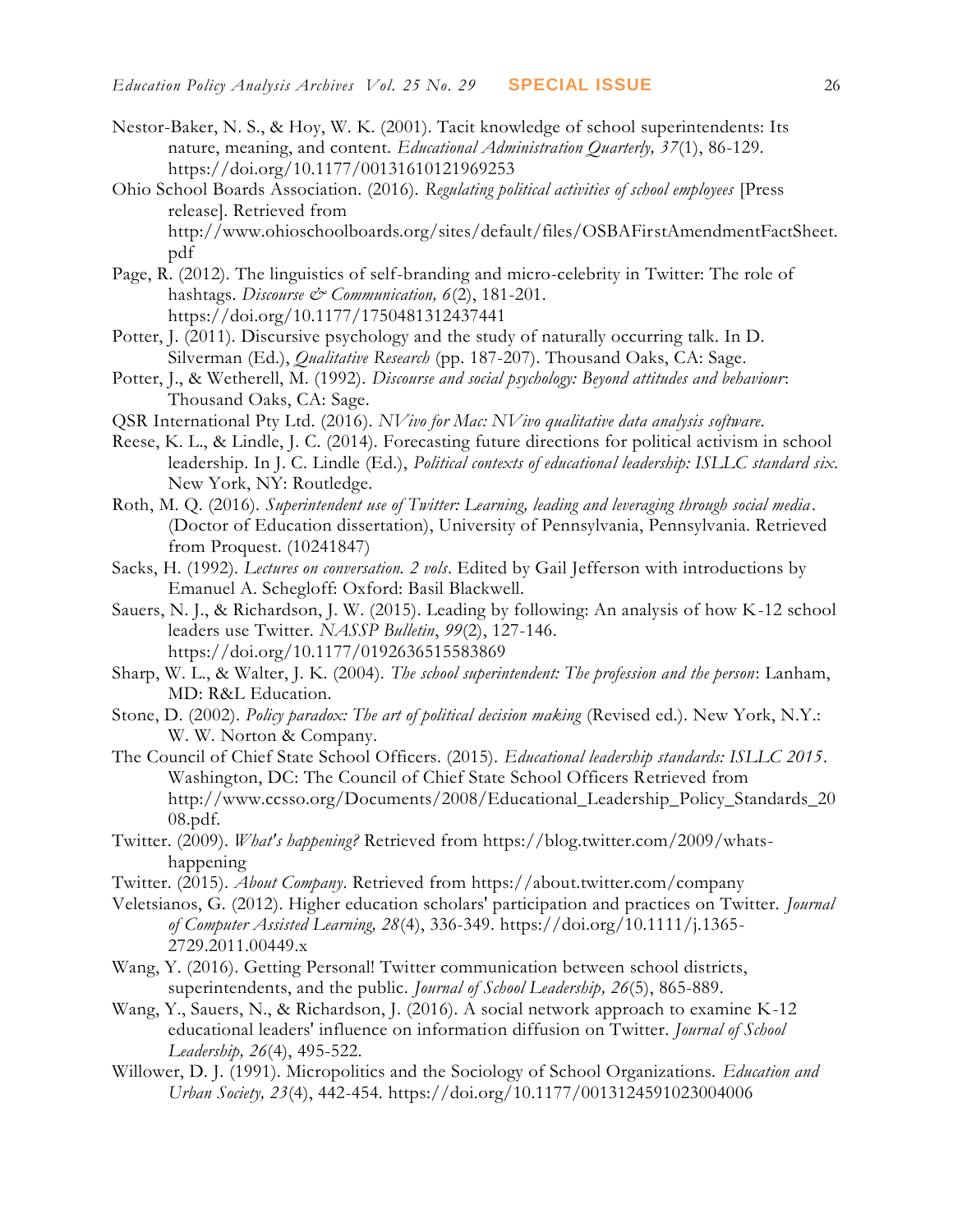- Wood, L. A., & Kroger, R. O. (2000). *Doing discourse analysis: Methods for studying action in talk and text*. Thousand Oaks, CA: Sage.
- Wooffitt, R. (2005). *Conversation analysis and discourse analysis: A comparative and critical introduction* : Thousand Oaks, CA: Sage. https://doi.org/10.4135/9781849208765
- Ybarra, M. L., Boyd, D., Korchmaros, J. D., & Oppenheim, J. K. (2012). Defining and measuring cyberbullying within the larger context of bullying victimization*. Journal of Adolescent Health, 51*(1), 53-58. https://doi.org/10.1016/j.jadohealth.2011.12.031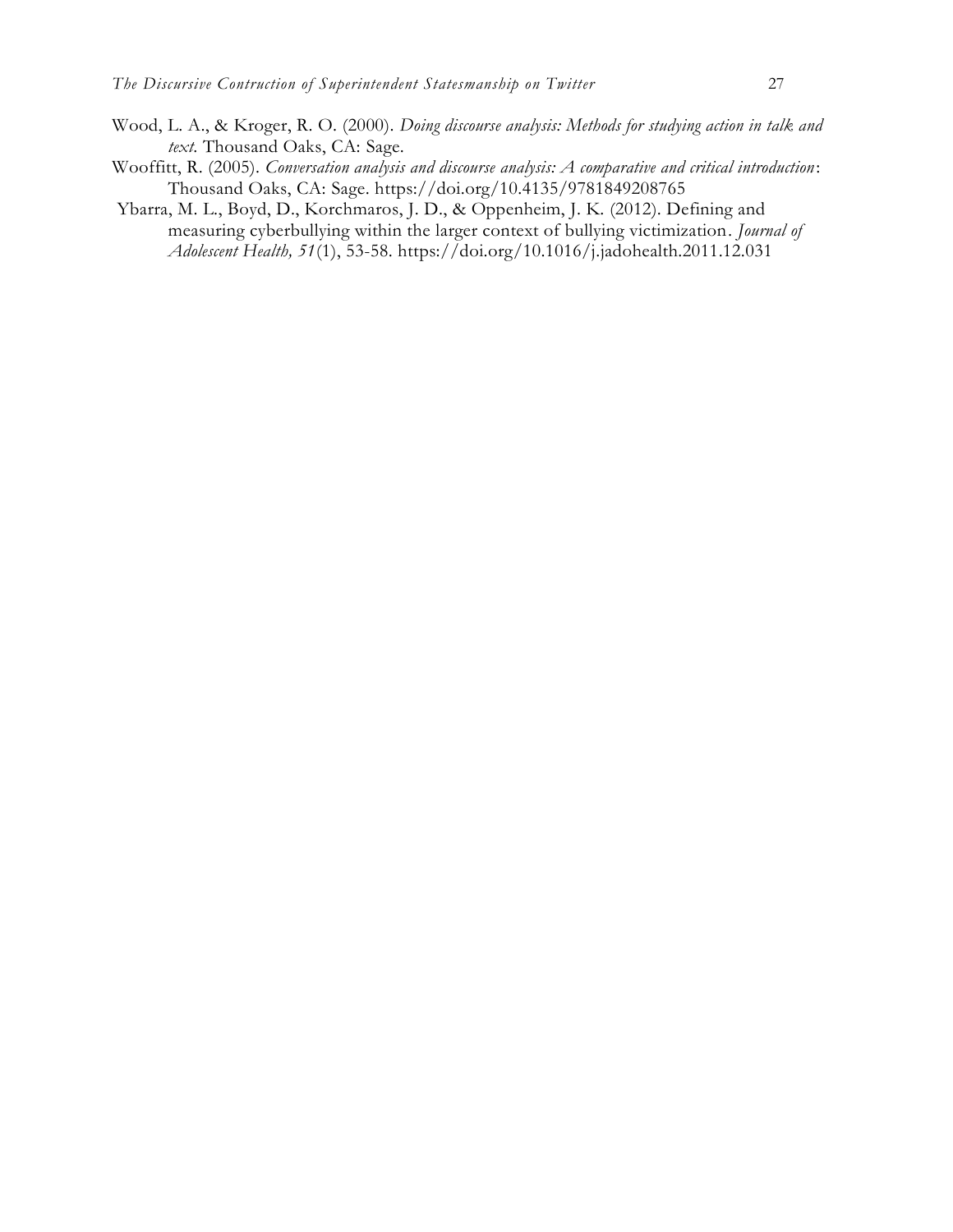## **Appendix**

- 1. Gov. Raimondo meeting with RI superintendents asking for input on search for new education commissioner. #NextinEd 2. Illinois Gov. Rauner talking with suburban superintendents about education in Illinois. 3. Sen. Wiger and Rep. Loon at AMSD. Thanks for supporting education!
	-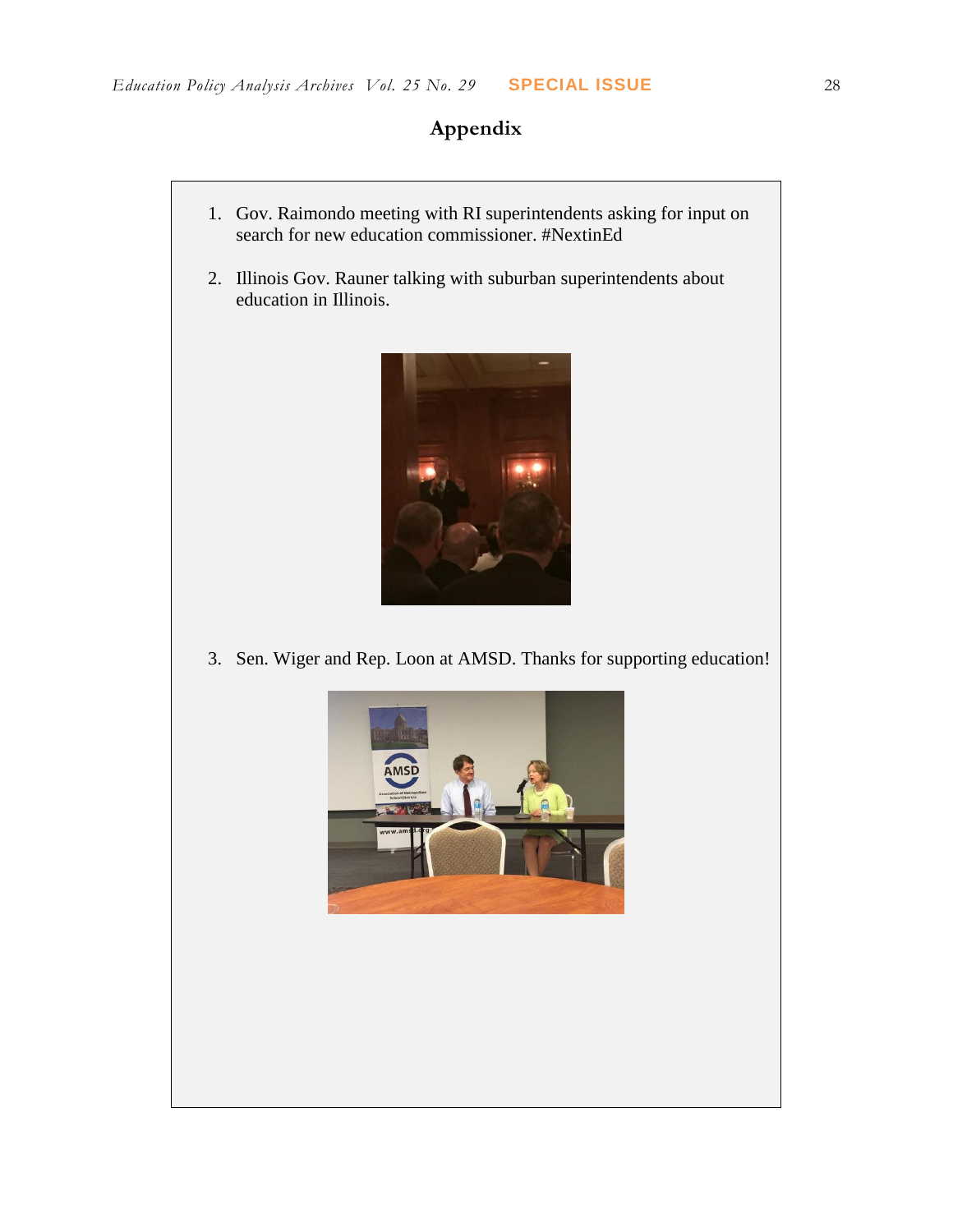4. Thank you, Governor Dayton, for speaking at AMSD. We appreciate your support of Minnesota students!



5. Thank you Mr. Speaker for talking with us at the White Bear Chamber event!



- 6. Great meeting today @VaSecofHealth, @yostfordelegate, and our @PulaskiCoSchool partners, discussing early childhood education.
- 7. Happy birthday @GovernorVA from the great #SWVA…
- 8. Get well soon @GovernorVA, I'm sure the hospital stay is driving you nuts!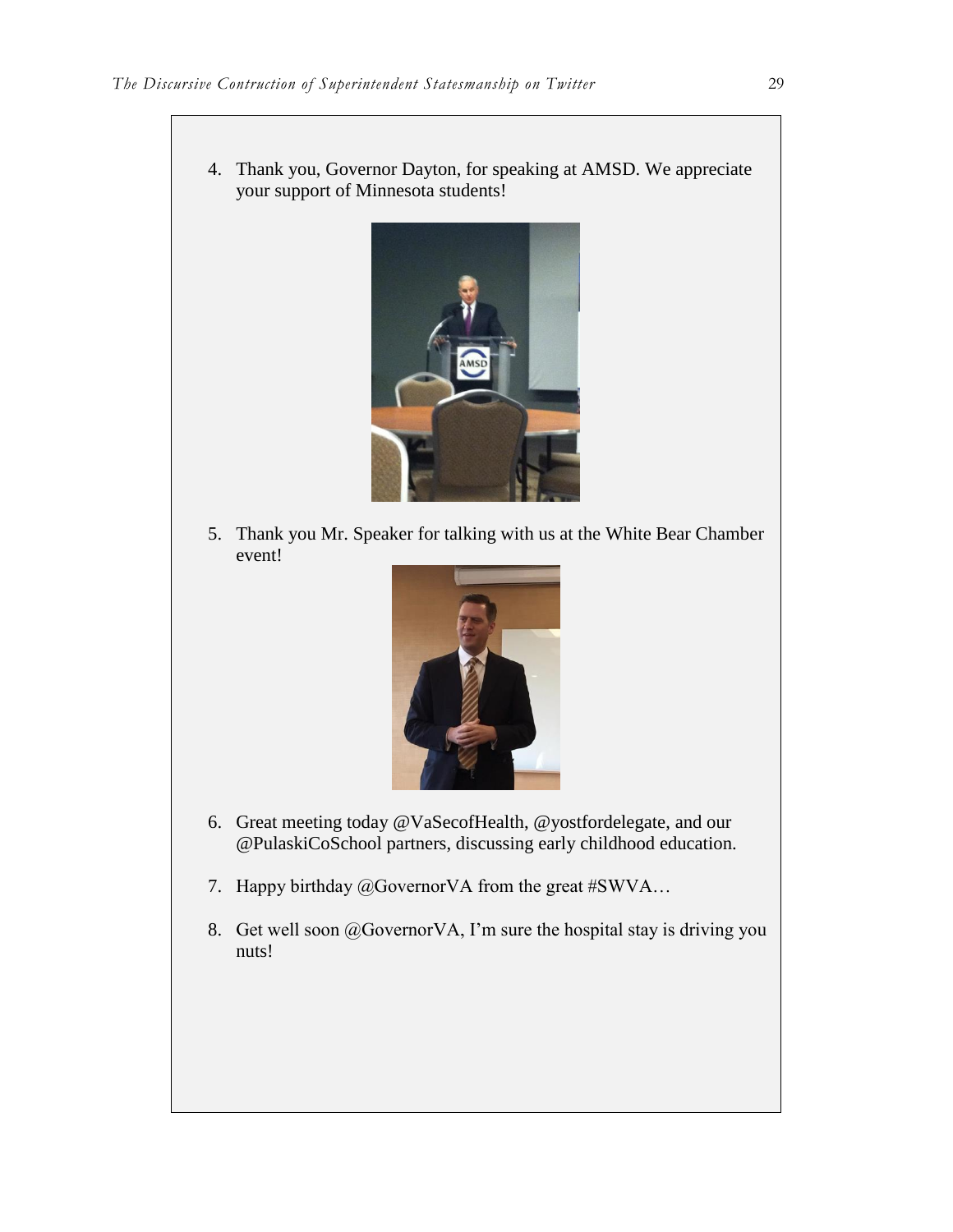



10. I attended a budget workshop today to determine how the Governor's budget proposal will it affect PVSD.



- 11. Just wrapped up @amsdmn Exec/Legislative Board meeting. Working with districts across metro to position our schools for success in future.
- 12. Meeting with local supts today about Economic Dev, Legislative changes, budgets, and community partnerships. Future is bright in Wood Co.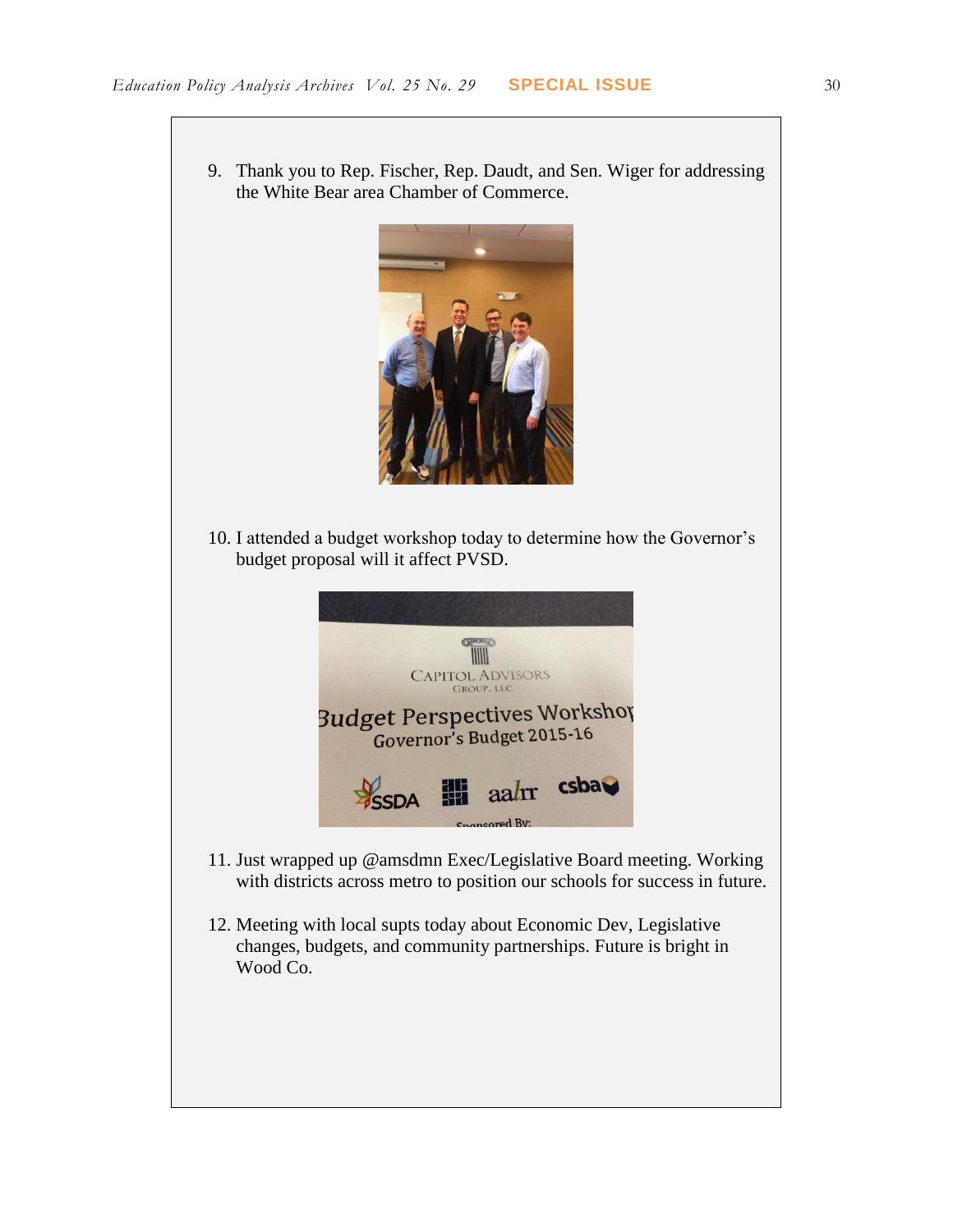13. Mtg w/ legislators in Salem today with @KimStrelchun. TY to legislators Riley, Gallegos & McLain for listening today.



- 14. Critical thinking, problem-solving, reading & writing skills emphasized by #CommonCore will help prepare students for the SAT #CA4CommonCore
- 15. Early reports are NDSA Smarter Balanced Assessments have been working flawlessly…. #AprilFoolsday2015 #smile everyone #Keepperspective
- 16. Bad public policy is cured by an engaged citizenry. Are you holding your Rep & Senator accountable for this?<http://t.co/DTHDZ9Uga4>
- 17. Glad to hear that #SCOTUS is providing the right of marriage to ALL. I have many happy friends great day to be an American!
- 18. K-12 spending in VA is at pre-recession levels. Delay is denial. If you want a 21st Century Workforce, it's time to invest in our future now
- 19. State Funding The Rest of the Story http://t.co/4nBB8yrY9e
- 20. Terrific MSBA advocates for education meeting with Rep. Kline. Thanks for supporting Minnesota students! <http://t.co/WvQqhX8kIU>
- 21. Budget in Enosburg passes by huge voice vote from the floor! Great job supporting students voters of Enosburg!!!! FNESU#
- 22. Testifying on behalf of all Vermont students! Let's govern and make decisions for Students not for VT adult s at the expense of kids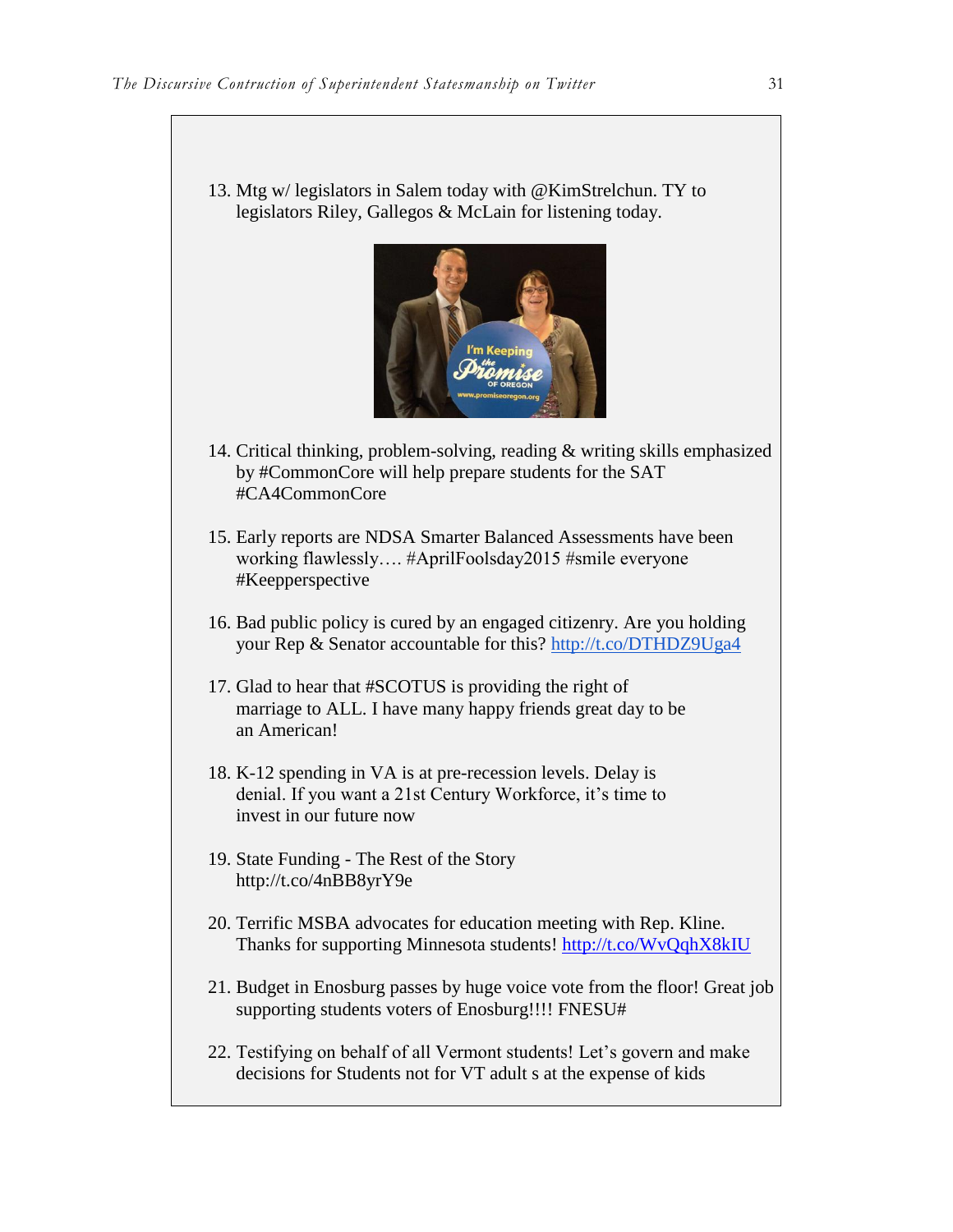- 23. Looking forward to defending students and teachers tonight at a public forum in Lyncourt regarding testing and evaluation for schools.
- 24. As @NYGovCuomo and @syracusedotcom beat me up I am reminded by a student why I chose this job…

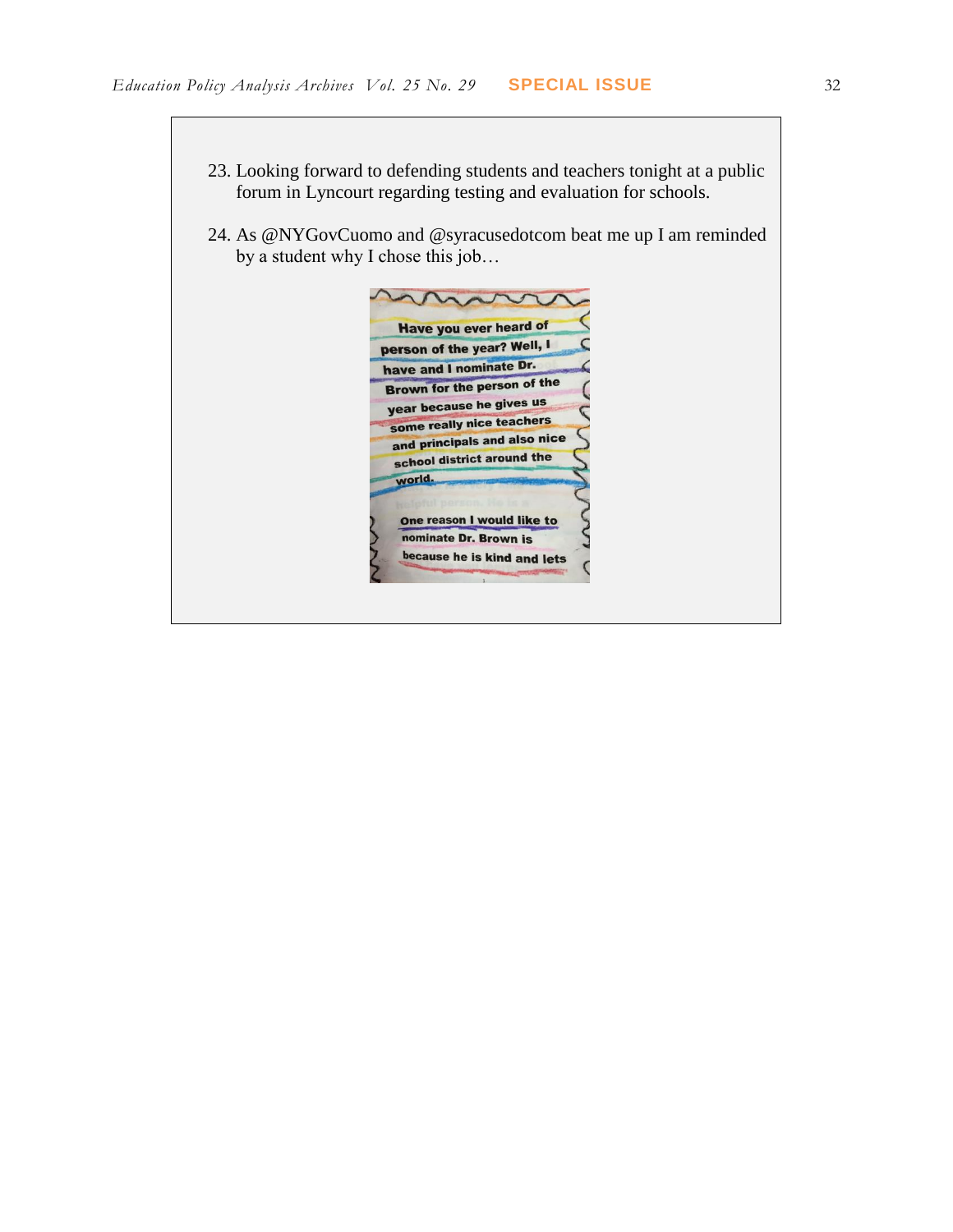### **About the Author**

#### **Todd M. Hurst**

University of Kentucky

[todd.hurst@uky.edu](mailto:todd.hurst@uky.edu)

Todd M. Hurst is a doctoral candidate in Educational Sciences at the University of Kentucky in the School Technology Leadership program. His research interests include the intersection of technology, school leadership and politics.

### **About the Guest Editors**

#### **Jessica Nina Lester**

Indiana University

[jnlester@indiana.edu](mailto:clochmil@indiana.edu)

Jessica Nina Lester is an Assistant Professor of Inquiry Methodology in the School of Education at Indiana University. She teaches research methods courses, with a particular focus on discourse analysis approaches and conversation analysis. She focuses much of her research on the study and development of qualitative methodologies and methods, and situates her substantive research at the intersection of discourse studies and disability studies.

#### **Chad R. Lochmiller**

Indiana University

[clochmil@indiana.edu](mailto:clochmil@indiana.edu)

Chad R. Lochmiller is an Assistant Professor of Educational Leadership and Policy Studies in the School of Education at Indiana University and a faculty affiliate of the Center for Evaluation & Education Policy. He teaches graduate and certification courses to students in the Educational Leadership Program. His research examines education policy issues broadly related to human resource management, instructional supervision, and school finance.

#### **Rachael Gabriel**

University of Connecticut

#### [rachael.gabriel@uconn.edu](mailto:rachael.gabriel@uconn.edu)

Rachael Gabriel is an Assistant Professor of Literacy Education at the University of Connecticut, and is an associate of the Center for Education Policy Analysis (CEPA), and the Center on Postsecondary Education and Disability (CPED). Her research interests include: teacher preparation, development and evaluation, as well as literacy instruction, interventions, and related policies. Rachael's current projects investigate supports for adolescent literacy, disciplinary literacy, state policies related to reading instruction and tools for teacher evaluation.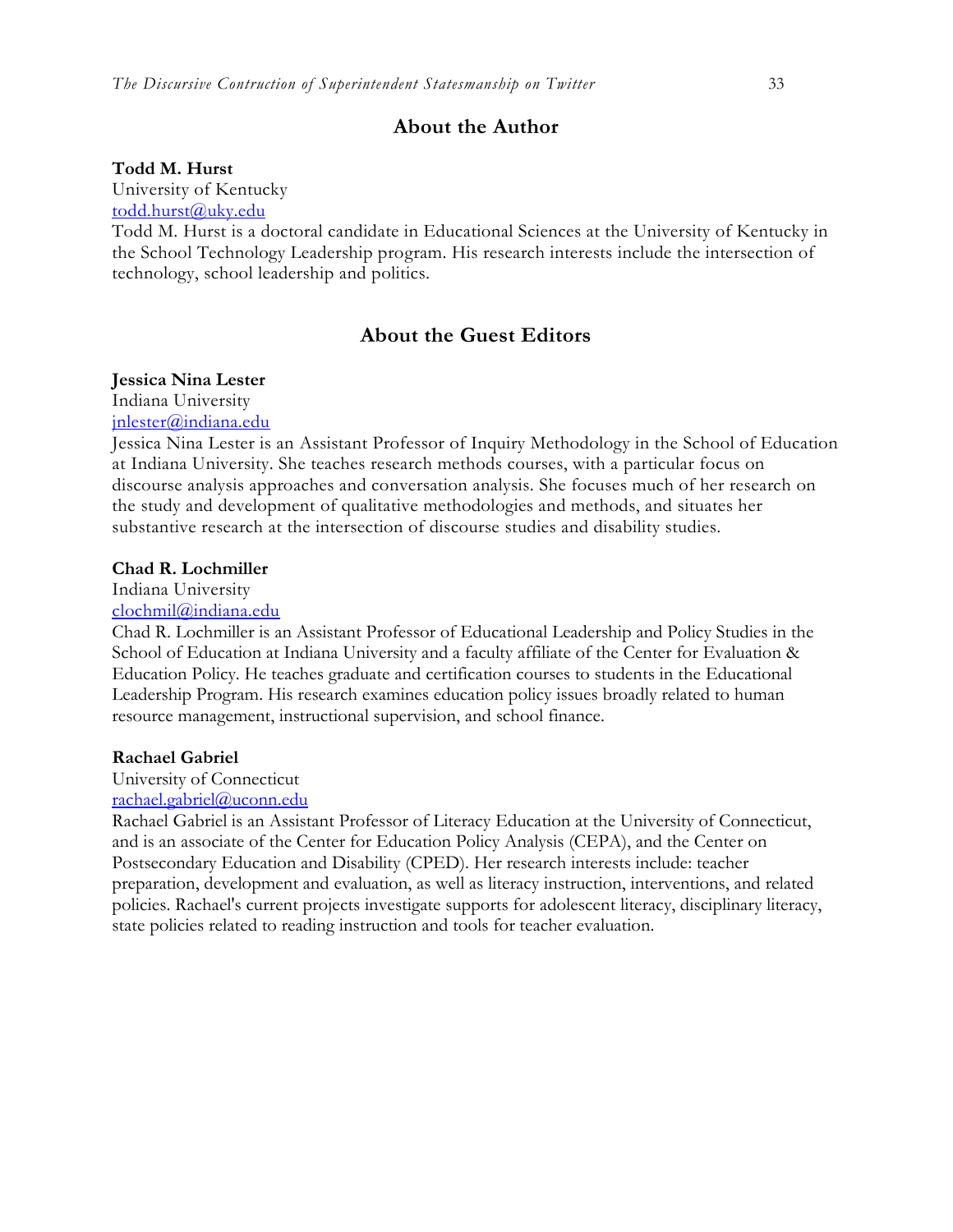### **SPECIAL ISSUE CONTEMPORARY APPROACHES TO THE STUDY OF EDUCATION POLICY & DISCOURSE**

# education policy analysis archives

Volume 25 Number 29 March 27, 2017 ISSN 1068-2341

### @

SOME RIGHTS RESERVED Readers are free to copy, display, and distribute this article, as long as the work is attributed to the author(s) and **Education Policy Analysis Archives,** it is distributed for noncommercial purposes only, and no alteration or transformation is made in the work. More details of this Creative Commons license are available at

http://creativecommons.org/licenses/by-nc-sa/3.0/. All other uses must be approved by the author(s) or **EPAA**. **EPAA** is published by the Mary Lou Fulton Institute and Graduate School of Education at Arizona State University Articles are indexed in CIRC (Clasificación Integrada de Revistas Científicas, Spain), DIALNET (Spain), [Directory of Open Access Journals,](http://www.doaj.org/) EBSCO Education Research Complete, ERIC, Education Full Text (H.W. Wilson), QUALIS A2 (Brazil), SCImago Journal Rank; SCOPUS, SOCOLAR (China).

Please contribute commentaries at http://epaa.info/wordpress/ and send errata notes to Audrey Amrein-Beardsley at [Audrey.beardsley@asu.edu](mailto:Audrey.beardsley@asu.edu)

**Join EPAA's Facebook community** at<https://www.facebook.com/EPAAAAPE> and **Twitter feed** @epaa\_aape.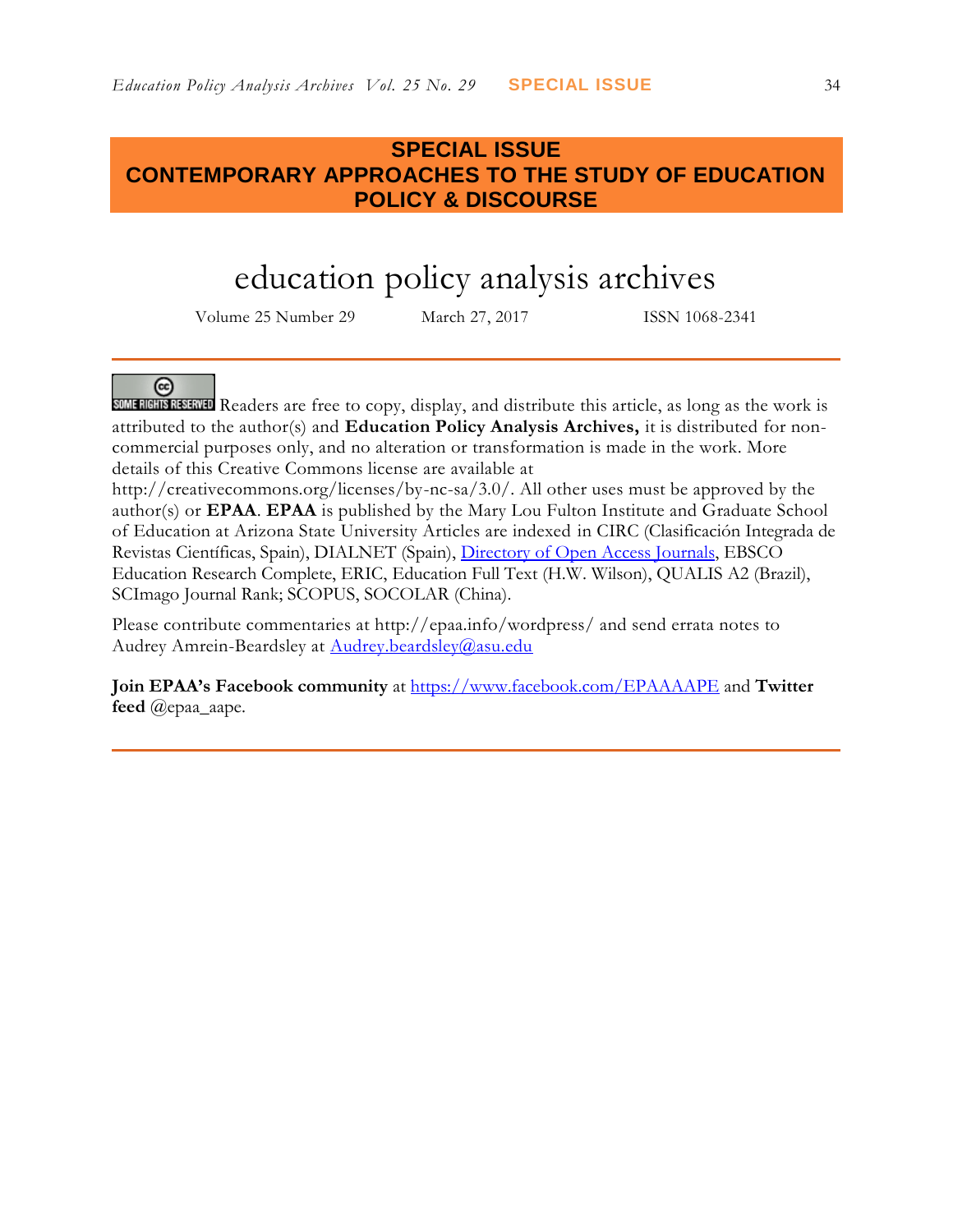### education policy analysis archives editorial board

Lead Editor: **Audrey Amrein-Beardsley** (Arizona State University) Consulting Editor: **Gustavo E. Fischman** (Arizona State University) Associate Editors: **David Carlson**, **Margarita Jimenez-Silva, Eugene Judson**, **Mirka Koro-Ljungberg, Scott Marley, Jeanne M. Powers, Iveta Silova, Maria Teresa Tatto** (Arizona State University)

**Cristina Alfaro** San Diego State University

**Gary Anderson** New York University

**Michael W. Apple** University of Wisconsin, Madison **Jeff Bale** OISE, University of Toronto, Canada

**David C. Berliner** Arizona State University

**Casey Cobb** University of **Connecticut** 

**Arnold Danzig** San Jose State University

**Linda Darling-Hammond**  Stanford University

**Elizabeth H. DeBray** University of Georgia

**Chad d'Entremont** Rennie Center for Education Research & Policy

**John Diamond** University of Wisconsin, Madison

**Matthew Di Carlo** Albert Shanker Institute

**Michael J. Dumas** University of California, Berkeley

**Kathy Escamilla** University of Colorado, Boulder

**Melissa Lynn Freeman** Adams State College

**Rachael Gabriel** University of Connecticut

**Amy Garrett Dikkers** University of North Carolina, Wilmington

**Gene V Glass** Arizona State University

**Ronald Glass** University of California, Santa Cruz

**Jacob P. K. Gross** University of Louisville

**Julian Vasquez Heilig** California State University, Sacramento **Aaron Bevanot** SUNY Albany **Kimberly Kappler Hewitt** University of North Carolina Greensboro

**Aimee Howley** Ohio University **Noah Sobe** Loyola University

**Henry Braun** Boston College **Steve Klees** University of Maryland **Nelly P. Stromquist** University of

**Jaekyung Lee S**UNY Buffalo

**Jessica Nina Lester** Indiana University

**Amanda E. Lewis** University of Illinois, Chicago

**Chad R. Lochmiller** Indiana University

**Christopher Lubienski** University of Illinois, Urbana-Champaign

**Sarah Lubienski** University of Illinois, Urbana-Champaign

**William J. Mathis** University of Colorado, Boulder

**Michele S. Moses** University of Colorado, Boulder

**Julianne Moss** Deakin University, Australia

**Sharon Nichols** University of Texas, San Antonio

**Eric Parsons** University of Missouri-Columbia

**Susan L. Robertson** Bristol University, UK

**Gloria M. Rodriguez** University of California, Davis

**R. Anthony Rolle** University of Houston

**A. G. Rud** Washington State University

**Eric M. Haas** WestEd **Patricia Sánchez** University of University of Texas, San Antonio **Janelle Scott** University of California, Berkeley

**Jack Schneider** College of the Holy Cross

Maryland

**Benjamin Superfine** University of Illinois, Chicago

**Adai Tefera** Virginia Commonwealth University

**Tina Trujillo** University of California, Berkeley

**Federico R. Waitoller** University of Illinois, Chicago

**Larisa Warhol** University of Connecticut

**John Weathers** University of Colorado, Colorado Springs

**Kevin Welner** University of Colorado, Boulder

**Terrence G. Wiley** Center for Applied Linguistics

**John Willinsky**  Stanford University

**Jennifer R. Wolgemuth** University of South Florida

**Kyo Yamashiro** Claremont Graduate University

**Kyo Yamashiro** Claremont Graduate University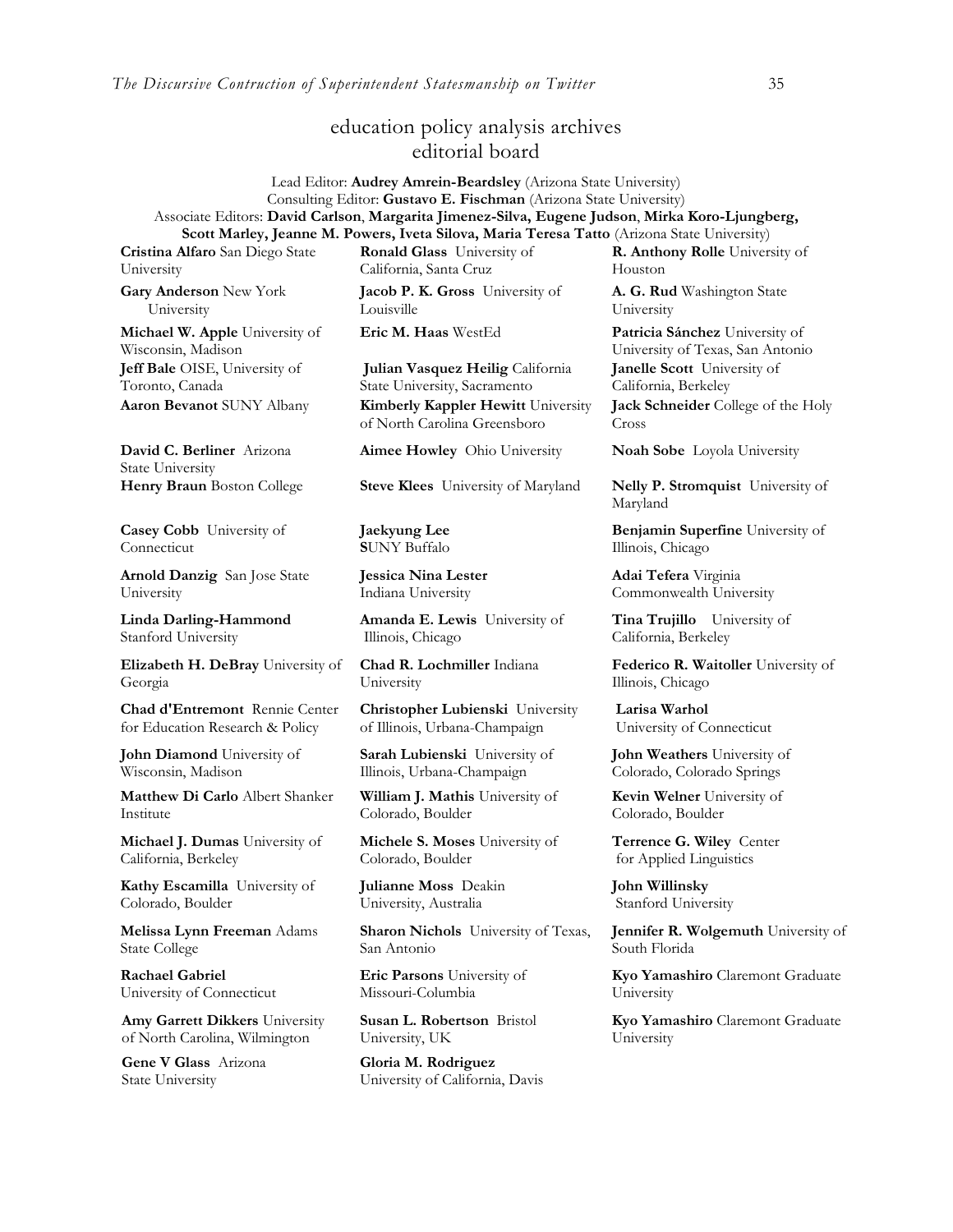### archivos analíticos de políticas educativas consejo editorial

Editor Consultor: **Gustavo E. Fischman** (Arizona State University) Editores Asociados: **Armando Alcántara Santuario** (Universidad Nacional Autónoma de México), **Jason Beech**, (Universidad de San Andrés), **Angelica Buendia**, (Metropolitan Autonomous University), **Ezequiel Gomez Caride**, (Pontificia Universidad Católica Argentina), **Antonio Luzon**, (Universidad de Granada), **José Luis Ramírez,** (Universidad de Sonora)

**Claudio Almonacid** Universidad Metropolitana de Ciencias de la Educación, Chile **Miguel Ángel Arias Ortega**  Universidad Autónoma de la Ciudad de México **Xavier Besalú Costa**  Universitat de Girona, España

**[Xavier Bonal](javascript:openRTWindow() Sarro** Universidad Autónoma de Barcelona, España

**[Antonio Bolívar](javascript:openRTWindow() Boitia** Universidad de Granada, España

**[José Joaquín Brunner](javascript:openRTWindow()** Universidad Diego Portales, Chile

#### **[Damián Canales Sánchez](javascript:openRTWindow()** Instituto Nacional para la Evaluación de la Educación,

México

**Gabriela de la Cruz Flores** Universidad Nacional Autónoma de

México

#### **[Marco Antonio Delgado Fuentes](javascript:openRTWindow()** Universidad Iberoamericana, México **[Inés Dussel](javascript:openRTWindow()**, DIE-CINVESTAV, México

**[Pedro Flores Crespo](javascript:openRTWindow()** Universidad Iberoamericana, México

#### **Ana María García de Fanelli**  Centro de Estudios de Estado y Sociedad (CEDES) CONICET, Argentina

**Juan Carlos González Faraco**  Universidad de Huelva, España

**María Clemente Linuesa**  Universidad de Salamanca, España

**Jaume Martínez Bonafé** Universitat de València, España

**Alejandro Márquez Jiménez**  Instituto de Investigaciones sobre la Universidad y la Educación, UNAM, México **María Guadalupe Olivier Tellez**, Universidad Pedagógica Nacional, México **[Miguel Pereyra](javascript:openRTWindow()** Universidad de Granada, España

**[Mónica Pini](javascript:openRTWindow()** Universidad Nacional de San Martín, Argentina

**Omar Orlando Pulido Chaves** Instituto para la Investigación Educativa y el Desarrollo Pedagógico (IDEP)

**[José Luis Ramírez](javascript:openRTWindow() Romero** Universidad Autónoma de Sonora, México

**[Paula Razquin](javascript:openRTWindow()** Universidad de San Andrés, Argentina

**José Ignacio Rivas Flores** Universidad de Málaga, España **[Miriam Rodríguez Vargas](javascript:openRTWindow()** Universidad Autónoma de Tamaulipas, México **José Gregorio Rodríguez**  Universidad Nacional de Colombia, Colombia **[Mario Rueda Beltrán](javascript:openRTWindow()** Instituto de Investigaciones sobre la Universidad

y la Educación, UNAM, México **José Luis San Fabián Maroto**  Universidad de Oviedo, España

**[Jurjo Torres Santomé](javascript:openRTWindow()**, Universidad de la Coruña, España

**[Yengny Marisol Silva Laya](javascript:openRTWindow()** Universidad Iberoamericana, México **Juan Carlos Tedesco** Universidad Nacional de San Martín, Argentina

**Ernesto Treviño Ronzón** Universidad Veracruzana, México

**[Ernesto Treviño](javascript:openRTWindow() Villarreal** Universidad Diego Portales Santiago, Chile **[Antoni Verger Planells](javascript:openRTWindow()** Universidad Autónoma de Barcelona, España **[Catalina Wainerman](javascript:openRTWindow()** Universidad de San Andrés, Argentina **Juan Carlos Yáñez Velazco** Universidad de Colima, México